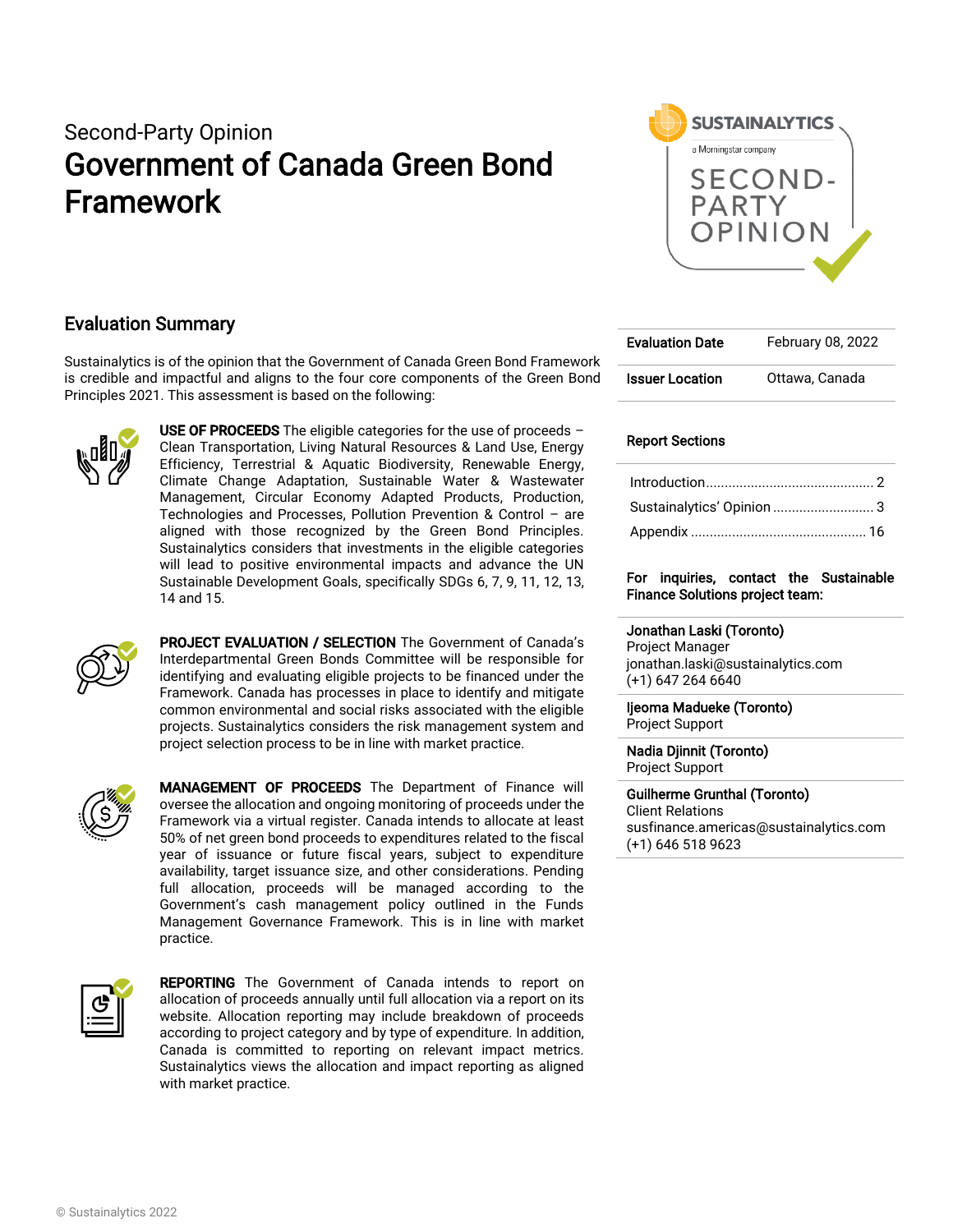

# <span id="page-1-0"></span>Introduction

Canada, a country located in North America, has ten provinces and three territories and land that extends from the Atlantic Ocean to the Pacific Ocean and northward into the Arctic Ocean. The total area of Canada is 9.98 million km<sup>2</sup> and the current population is 38.1 million people.

The Government of Canada ("Canada", the "Government" or the "Issuer") has developed the Government of Canada Green Bond Framework (the "Framework") under which it intends to issue green bonds and use the proceeds to finance and/or refinance, in whole or in part, existing and/or future government expenditures in the form of transfer payments (such as grants, contribution, loans, subsidies, fiscal measures (such as tax credits and tax expenditures) as well as capital and operational expenditures for the federal government purposes and/or extended to departments, agencies and select Crown corporations. Eligible projects are expected to facilitate the transition to a low-carbon economy and contribute to the climate-related, biodiversity protection and environmental goals set out by the Government.

The Framework defines eligibility criteria in the following nine areas:

- 1. Clean Transportation
- 2. Living Natural Resources & Land Use
- 3. Energy Efficiency
- 4. Terrestrial & Aquatic Biodiversity
- 5. Renewable Energy
- 6. Climate Change Adaptation
- 7. Sustainable Water & Wastewater Management
- 8. Circular Economy Adapted Products, Production, Technologies and Processes
- 9. Pollution Prevention & Control

The Issuer engaged Sustainalytics to review the Government of Canada Green Bond Framework, dated January 2022, and provide a Second-Party Opinion on the Framework's environmental credentials and its alignment with the Green Bond Principles 2021 (GBP). <sup>1</sup> This Framework will be published in a separate document. 2

### Scope of work and limitations of Sustainalytics' Second-Party Opinion

Sustainalytics' Second-Party Opinion reflects Sustainalytics' independent<sup>3</sup> opinion on the alignment of the reviewed Framework with the current market standards and the extent to which the eligible project categories are credible and impactful.

As part of the Second-Party Opinion, Sustainalytics assessed the following:

- The Framework's alignment with the Green Bond Principles 2021, as administered by ICMA;
- The credibility and anticipated positive impacts of the use of proceeds; and
- The alignment of the issuer's sustainability strategy and performance and sustainability risk management in relation to the use of proceeds.

For the use of proceeds assessment, Sustainalytics relied on its internal taxonomy, version 1.11, which is informed by market practice and Sustainalytics' expertise as an ESG research provider.

As part of this engagement, Sustainalytics held conversations with various members of the Government to understand the sustainability impact of their processes and planned use of proceeds, as well as management of proceeds and reporting aspects of the Framework. The Issuer's representatives have confirmed (1) they understand it is the sole responsibility of the Issuer to ensure that the information provided is complete, accurate or up to date; (2) that they have provided Sustainalytics with all relevant information and (3) that any

<sup>&</sup>lt;sup>1</sup> The Green Bond Principles are administered by the International Capital Market Association and are available at [https://www.icmagroup.org/green](https://www.icmagroup.org/green-social-and-sustainability-bonds/green-bond-principles-gbp/)[social-and-sustainability-bonds/green-bond-principles-gbp/.](https://www.icmagroup.org/green-social-and-sustainability-bonds/green-bond-principles-gbp/)

<sup>&</sup>lt;sup>2</sup> The Government of Canada Green Bond Framework is available on Government of Canada's website at: English - [https://www.canada.ca/en/department](https://www.canada.ca/en/department-finance/programs/financial-sector-policy/securities/debt-program/canadas-green-bond-program.html)[finance/programs/financial-sector-policy/securities/debt-program/canadas-green-bond-program.html](https://www.canada.ca/en/department-finance/programs/financial-sector-policy/securities/debt-program/canadas-green-bond-program.html) and French - [https://www.canada.ca/fr/ministere](https://can01.safelinks.protection.outlook.com/?url=https%3A%2F%2Fwww.canada.ca%2Ffr%2Fministere-finances%2Fprogrammes%2Fpolitique-secteur-financier%2Ftitres%2Fprogramme-dette%2Fprogramme-obligations-vertes-canada.html&data=04%7C01%7Cgregory.smith%40fin.gc.ca%7C1c967a5d34ae4b514f6208d9db603826%7Cc8d186b6faab43fb98c018a0dfa65ac1%7C0%7C0%7C637782028562210619%7CUnknown%7CTWFpbGZsb3d8eyJWIjoiMC4wLjAwMDAiLCJQIjoiV2luMzIiLCJBTiI6Ik1haWwiLCJXVCI6Mn0%3D%7C3000&sdata=YBjWwCWm4I259ZArbZQC9ghY03UEFRuPQxmipJrQ9iU%3D&reserved=0)[finances/programmes/politique-secteur-financier/titres/programme-dette/programme-obligations-vertes-canada.html](https://can01.safelinks.protection.outlook.com/?url=https%3A%2F%2Fwww.canada.ca%2Ffr%2Fministere-finances%2Fprogrammes%2Fpolitique-secteur-financier%2Ftitres%2Fprogramme-dette%2Fprogramme-obligations-vertes-canada.html&data=04%7C01%7Cgregory.smith%40fin.gc.ca%7C1c967a5d34ae4b514f6208d9db603826%7Cc8d186b6faab43fb98c018a0dfa65ac1%7C0%7C0%7C637782028562210619%7CUnknown%7CTWFpbGZsb3d8eyJWIjoiMC4wLjAwMDAiLCJQIjoiV2luMzIiLCJBTiI6Ik1haWwiLCJXVCI6Mn0%3D%7C3000&sdata=YBjWwCWm4I259ZArbZQC9ghY03UEFRuPQxmipJrQ9iU%3D&reserved=0)

<sup>&</sup>lt;sup>3</sup> When operating multiple lines of business that serve a variety of client types, objective research is a cornerstone of Sustainalytics and ensuring analyst independence is paramount to producing objective, actionable research. Sustainalytics has therefore put in place a robust conflict management framework that specifically addresses the need for analyst independence, consistency of process, structural separation of commercial and research (and engagement) teams, data protection and systems separation. Last but not the least, analyst compensation is not directly tied to specific commercial outcomes. One of Sustainalytics' hallmarks is integrity, another is transparency.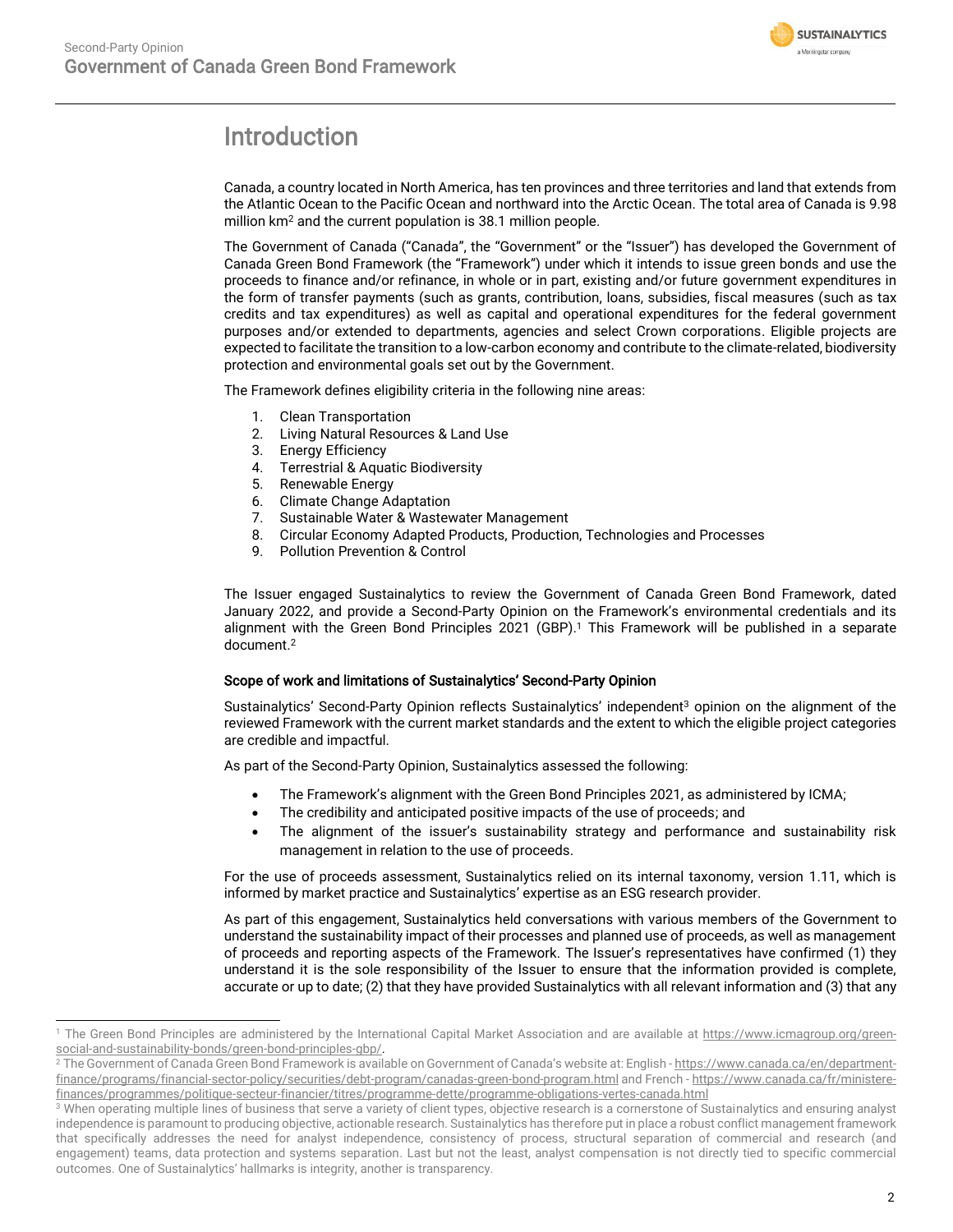

provided material information has been duly disclosed in a timely manner. Sustainalytics also reviewed relevant public documents and non-public information.

This document contains Sustainalytics' opinion of the Framework and should be read in conjunction with that Framework.

Any update of the present Second-Party Opinion will be conducted according to the agreed engagement conditions between Sustainalytics and the Issuer.

Sustainalytics' Second-Party Opinion, while reflecting on the alignment of the Framework with market standards, is no guarantee of alignment nor warrants any alignment with future versions of relevant market standards. Furthermore, Sustainalytics' Second-Party Opinion addresses the anticipated impacts of eligible projects expected to be financed with bond proceeds but does not measure the actual impact. The measurement and reporting of the impact achieved through projects financed under the Framework is the responsibility of the Framework owner.

In addition, the Second-Party Opinion opines on the potential allocation of proceeds but does not guarantee the realized allocation of the bond proceeds towards eligible activities.

No information provided by Sustainalytics under the present Second-Party Opinion shall be considered as being a statement, representation, warrant or argument, either in favour or against, the truthfulness, reliability or completeness of any facts or statements and related surrounding circumstances that the Issuer has made available to Sustainalytics for the purpose of this Second-Party Opinion.

# <span id="page-2-0"></span>Sustainalytics' Opinion

# Section 1: Sustainalytics' Opinion on the Government of Canada Green Bond Framework

Sustainalytics is of the opinion that the Government of Canada Green Bond Framework is credible and impactful and aligns to the four core components of the GBP. Sustainalytics highlights the following elements of Canada's Green Bond Framework:

- The eligible categories Clean Transportation, Living Natural Resources & Land Use, Energy Efficiency, Terrestrial & Aquatic Biodiversity, Renewable Energy, Climate Change Adaptation, Sustainable Water & Wastewater Management, Circular Economy Adapted Products, Production, Technologies and Processes, Pollution Prevention & Control – are aligned with those recognized by the GBP.
- The Government has defined a lookback period of 24 months for refinancing activities, which Sustainalytics considers to be in line with market practice.
- Use of Proceeds:
	- Within the Clean Transportation category, the Government may finance expenditures to support low-carbon mobility, including the following:
		- Financing the development and deployment of zero-emission vehicles and lowemission vehicles with emissions below 50 grams of CO<sub>2</sub>/km for passenger vehicles and 50 grams of  $CO<sub>2</sub>/pkm$  for public transit vehicles; and
		- Financing projects supporting upgraded transportation infrastructure including public transit, rail, charging stations and active transportation that promote a shift to lower emission modes of transportation.
		- Example expenditures could include programs to finance charging and refueling stations for zero-emission vehicles as well as incentive programs for Canadian residents and businesses to purchase or lease zero-emission vehicles. The Government confirms that only vehicles meeting the specified emissions thresholds will be supported via green bond proceeds across applicable vehicle incentive programs.
		- Sustainalytics notes that financing zero emission projects, as well as vehicles operating below the threshold of 50 grams of  $CO<sub>2</sub>/\text{pkm}$ , is considered aligned with market practice.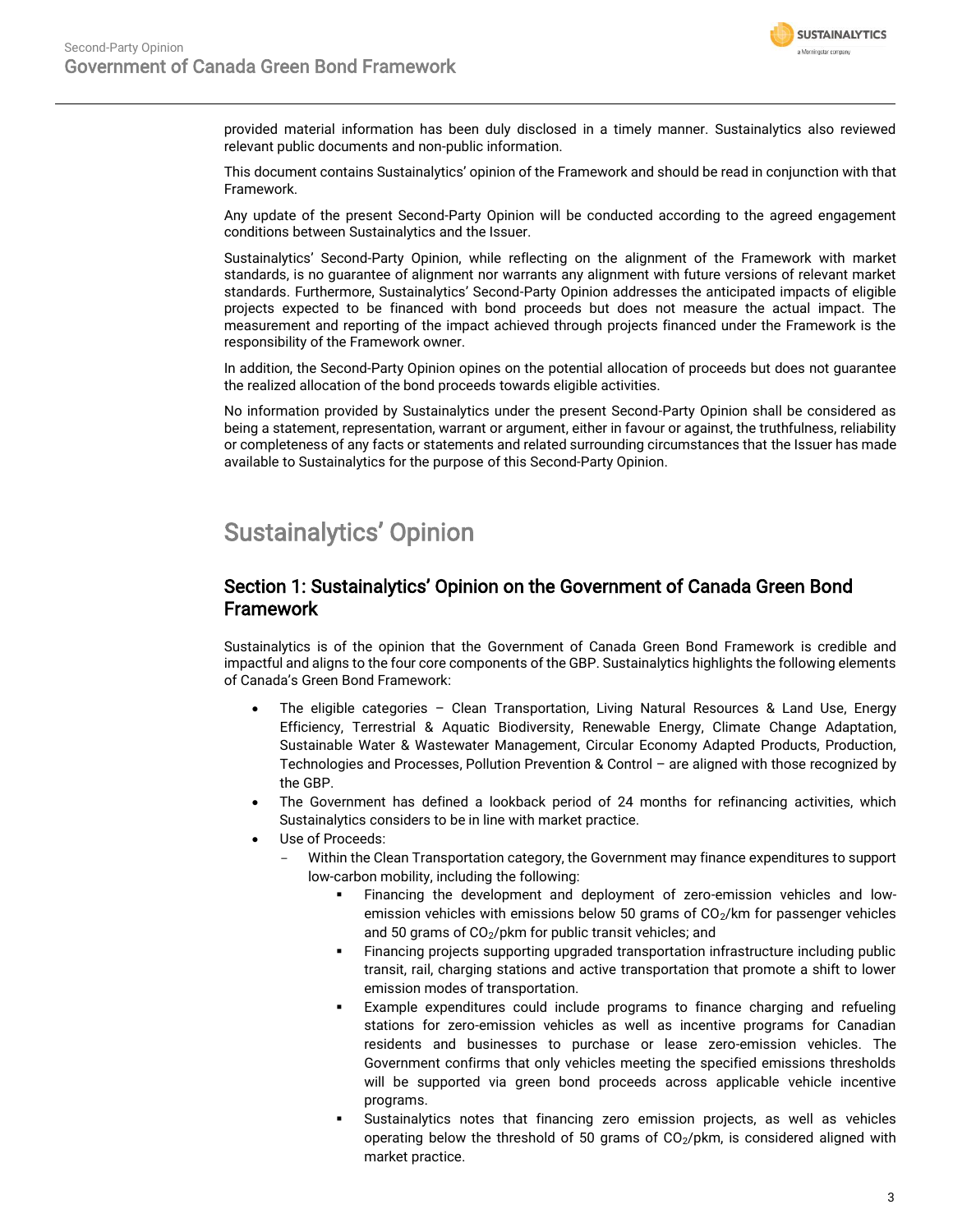

- Under the Living Natural Resources & Land Use category, the Framework contemplates projects which support reforestation and afforestation, restoration of natural areas as well as climate smart farming and agriculture, and projects to reduce the negative environmental impacts of fisheries, aquaculture and forestry.
	- **•** Investments related to restoration and agriculture include activities such as improving nitrogen management and cover cropping practice that store carbon in agricultural land as well as adopting management practices towards soil management. Financed projects may support the restoration of wetlands, peatlands, and grasslands through land management activities. Sustainalytics is of the opinion that allocating proceeds to agricultural operations with industrial-scale livestock production is not aligned with green bond market expectations.
	- Forestry projects will include financing afforestation and reforestation activities, and may include those under the 2 Billion Trees program which is aimed at supporting new tree planting projects across Canada. Sustainalytics recognizes that the program does not require certification by third-party schemes and notes that there are eligibility guidelines to maintain the ecological diversity of existing ecosystems. Furthermore, all projects are required to comply with provincial, territorial and federal laws that have authority over the management of most forested land in their respective jurisdictions. In view of these measures, Sustainalytics considers financing of these projects to be in line with market expectation.
	- Regarding aquaculture and fisheries, the Issuer has communicated that financed projects will focus on conservation as opposed to resource exploitation. This may include research and development expenditures for capacity building on techniques and aquaculture management; financing technology to minimize the environmental impact of harvesting as well as regulatory development to improve management practices. Sustainalytics recognizes that various Government programs, plans and initiatives have robust methods of measuring and evaluating success and also notes that these activities represent a small amount of the current asset pool.
- Under the Energy Efficiency category, the Government contemplates investments in a range of projects, components and technologies aimed at promoting energy efficiency in buildings and fuel switching.
	- Example technologies contemplated may include the installation of ground or airsource electric heat pumps, building insulation, air-sealing as well as heat metering and thermostatic controls such as smart thermostats.
	- **EXECT** As part of this category, the Government may also finance building retrofits and new buildings. Sustainalytics notes that market practice is for retrofit projects to achieve a minimum 20% energy efficiency improvement. For new buildings, Canada will finance buildings that are designed to be net-zero carbon, net-zero carbon ready or, in northern/remote communities, buildings built to the next highest applicable standard. Sustainalytics considers the exemption offered for new buildings in northern/remote communities to be a deviation from market practice but acknowledges the logistical constraints of building in such communities and also recognizes the social and environmental benefits of improving the availability and condition of community buildings that will be subject to this exemption under the Green and Inclusive Community Buildings Program.
- For the Terrestrial & Aquatic Biodiversity category, the Framework contemplates investments to support the protection and restoration of terrestrial and marine ecosystems.
	- Sustainalytics recognizes the importance of such ecosystems and biodiversity contained within and views such expenditures as aligned with market expectations.
- Renewable Energy expenditures under the Framework may include financing and/or refinancing the development, deployment, and distribution of renewable energy projects including from solar, wind, hydropower projects, geothermal, hydrogen, marine, clean fuels, and bioenergy sources.
	- Hydropower projects contemplated under the Framework will be limited to those that meet one of the following conditions: (i) projects with a capacity below 25 MW; or (ii) projects greater than 25 MW that meet specified thresholds, including: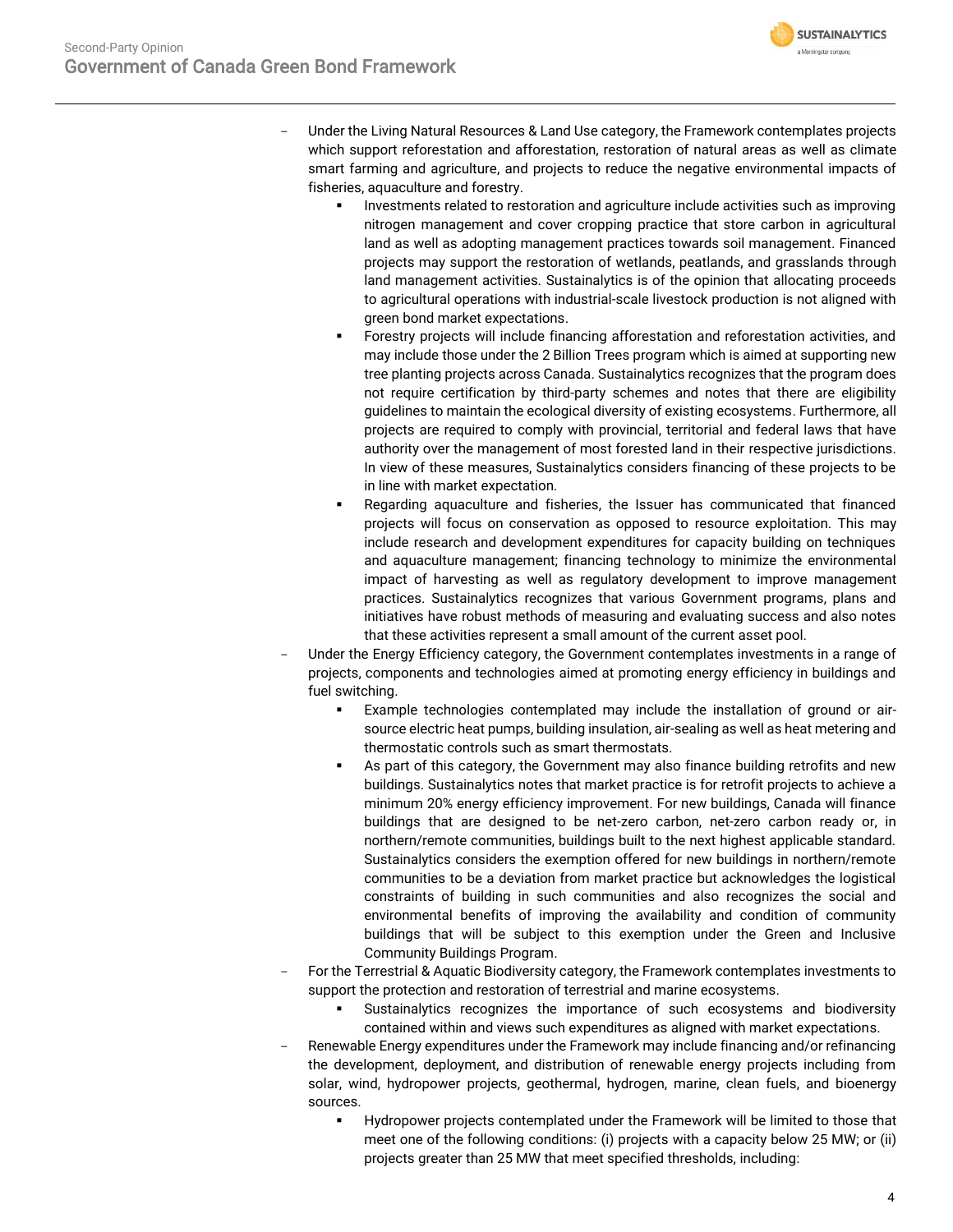

- Projects will have a power density of over 5 W/m<sup>2</sup> or lifecycle emissions below 100g CO2e/kWh if operational prior to 2020. Projects becoming operational after 2020 will have a power density of over 10 W/m<sup>2</sup> or lifecycle emissions below 50g CO<sub>2</sub>e/kWh.
- In addition, the Framework specifies that all hydropower projects will be required to undertake assessments of environmental and social risks with no controversies identified.
- For refurbishments that increase the capacity of the projects, the Government will require that these meet the above-mentioned emissions thresholds and that new assessments of social and environmental risks be carried out prior to being eligible for green bond proceeds.
- Based on the thresholds specified as well as the environmental and social impact assessments to be undertaken, Sustainalytics considers investments in hydropower under the Framework to be aligned with market expectations.
- Geothermal projects will be limited to those with direct emissions below 100gCO<sub>2</sub>e/kWh, which is in line with market practice.
- For hydrogen, the Framework specifies a threshold carbon intensity of  $36.4$  gCO<sub>2</sub>e/MJ, which is approximately 60% below the carbon intensity of hydrogen produced from natural gas.<sup>4</sup> Sustainalytics views positively the establishment of a threshold<sup>5</sup> while noting that this threshold leaves open the possibility of hydrogen production using fossil fuels employing carbon capture and storage, commonly referred to as "blue hydrogen". Sustainalytics recognizes that blue hydrogen can play a role in scaling up hydrogen production while also noting that the deep decarbonization of hydrogen production will require a shift away from reliance on fossil fuels. Sustainalytics therefore encourages the Government to help facilitate this shift and to favour projects involving the production of "green" hydrogen, i.e. production that relies only on renewable energy sources.
- As part of marine renewables, the Government may finance and/or refinance generation projects powered by offshore wind, tidal, and wave energy. Sustainalytics considers activities that increase renewable energy capacity as aligned with market expectation.
- Investments in clean fuels relate to R&D and manufacturing of advanced biofuels sourced from various types of non-food biomass. The Government intends to support projects aiming to develop cellulosic ethanol, synthetic fuels, renewable diesel and sustainable aviation fuels as well as gaseous fuels such as blue/green hydrogen and green ammonia.
	- Eligible feedstocks may include forestry and agricultural residues, nonrecyclable municipal solid waste and non-fossil fuel based waste oils. The Issuer has communicated that it will not finance projects using waste from non-RSPO certified palm oil operations. Sustainalytics views positively the development of second-generation biofuels that rely on waste feedstock and do not compete with food production and/or consumption.
	- Sustainalytics encourages the Issuer to support projects which prioritize forestry and agricultural residues over livestock residues due to the carbon, land and water footprint typically associated with livestock operations.
	- Sustainalytics notes that the Government has indicated that it does not intend to allocate proceeds towards projects that support the conversion of plastic to fuel.
- Bioenergy projects contemplated under the Framework will rely on waste sources as feedstock. Sustainalytics considers the use of waste for energy generation as aligned with market practice and views positively activities that divert waste from landfills.

<sup>4</sup> For an explanation of the basis of this threshold, refer to "CertifHy– Developing a European Framework for the generation of guarantees of origin for green hydrogen" at: [https://ec.europa.eu/jrc/sites/default/files/Vanhoudt%20Definition%20of%20Green%20Hydrogen%20SFEM.pdf.](https://ec.europa.eu/jrc/sites/default/files/Vanhoudt%20Definition%20of%20Green%20Hydrogen%20SFEM.pdf) <sup>5</sup> This threshold is incorporated into the Government's Hydrogen Strategy for Canada. See Natural Resources Canada, "Hydrogen Strategy for Canada: Seizing the Opportunities for Hydrogen", (2020) at: [https://www.nrcan.gc.ca/sites/www.nrcan.gc.ca/files/environment/hydrogen/NRCan\\_Hydrogen-](https://www.nrcan.gc.ca/sites/www.nrcan.gc.ca/files/environment/hydrogen/NRCan_Hydrogen-Strategy-Canada-na-en-v3.pdf)[Strategy-Canada-na-en-v3.pdf](https://www.nrcan.gc.ca/sites/www.nrcan.gc.ca/files/environment/hydrogen/NRCan_Hydrogen-Strategy-Canada-na-en-v3.pdf)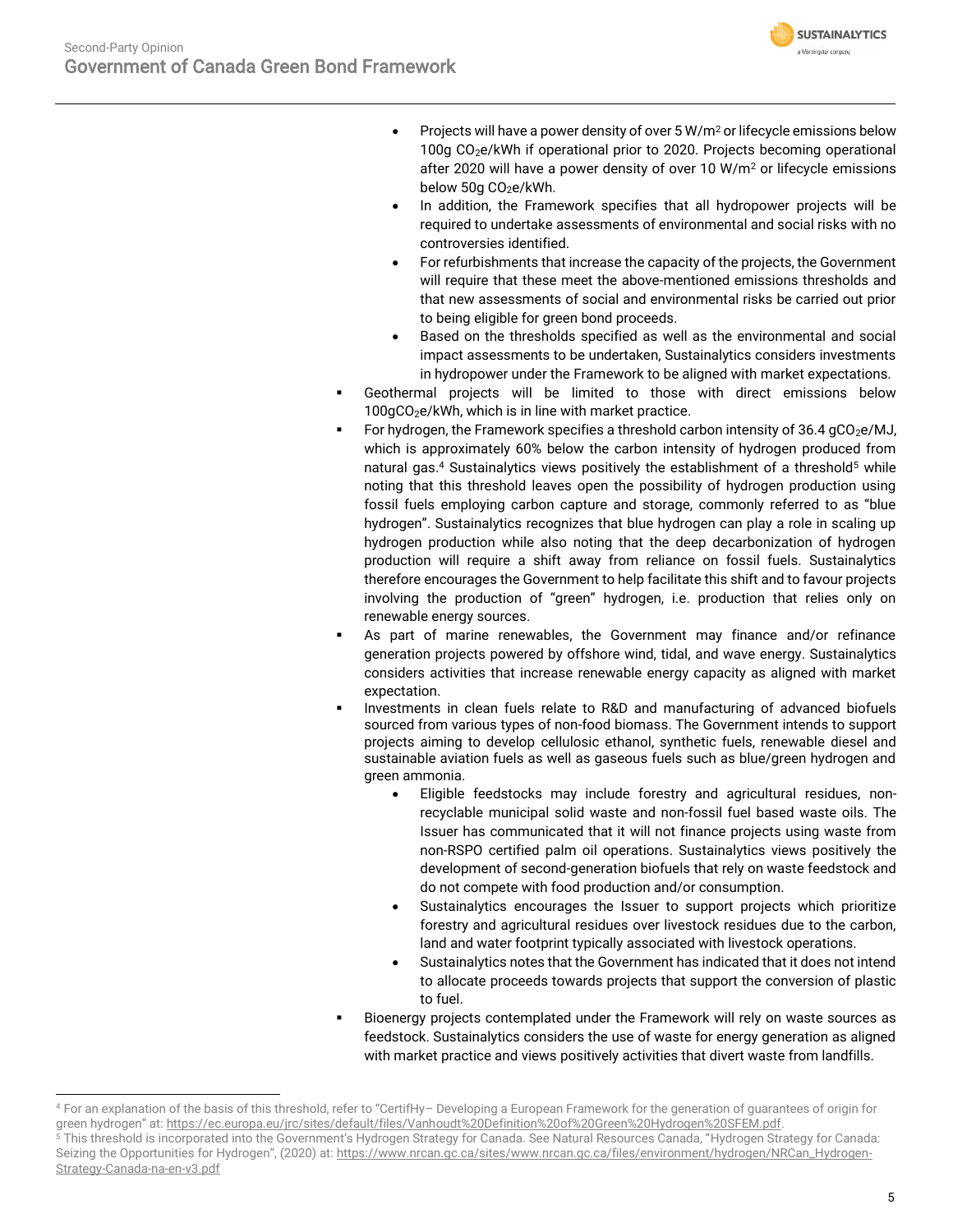- **SUSTAINALYTICS** a Morningstar company
- As part of this category, Canada intends to finance grid modernization projects including investments in supporting assets dedicated to renewable energy such as transmission and distribution infrastructure, demand management solutions, microgrids as well as virtual power plants.<sup>6</sup> Sustainalytics views positively investments that are designed to improve grid efficiency and encourages the Government to select projects that are clearly anticipated to deliver tangible benefits.
- As it relates to Climate Change Adaptation, Canada may finance measures for climate resiliency and monitoring, such as through the Disaster Mitigation and Adaptation Fund.
	- The Framework cites specific climate risks, including flooding, wildfires, and drought. Sustainalytics recognizes that these hazards may be associated with climate change and considers it market expectation that these projects have robust climate vulnerability assessment and adaptation plans in place.
	- Expenditures for improved climate monitoring and assessment is viewed as aligned with market practice.
- Under the category of Sustainable Water & Wastewater Management, the Government may finance initiatives supporting the treatment and management of water or wastewater. Sustainalytics generally considers these activities to be aligned with market expectations, noting the wide variety of activities which may be undertaken under this criterion.
	- Expenditures may include infrastructure investments in treatment plants, sewer systems and stormwater management projects under, for example, the Government's Investing in Canada Infrastructure Program. 7
	- Sustainalytics notes that the Framework's overarching exclusionary criteria apply to this category and activities will not include the treatment of water from fossil fuel extraction and processing. This is aligned with market practice.
- Within the category of Circular Economy Adapted Products, Production, Technologies and Processes, the Framework considers expenditures related to extending the life span of products and ensuring proper end-of-life recycling and reuse.
	- As part of this category, proceeds may be directed, for example, towards various forest programs which focus on R&D to facilitate the reuse of wood-based products as well as to support the development of biochemicals and biomaterials. Recycling of many materials and products, including forest products such as pulp and paper, is viewed as aligned with market expectations.
	- The Framework defines "value retention" as including reuse, repair, refurbishment and remanufacturing. The adaptive reuse of materials and components may result in extended lifespans and therefore deliver environmental benefits by avoiding the need to manufacture new items. Noting the Framework's overall exclusion on activities which support the production of fossil fuels, Sustainalytics considers these projects to be aligned with market expectation.
- Within the category of Pollution Prevention & Control, Canada may finance activities related to pollution mitigation, GHG mitigation and waste management.
	- Subject to the Framework's exclusion of projects dedicated to fossil fuel production, Sustainalytics views efforts to reduce non-GHG pollutants to be aligned with market practice.
	- Sustainalytics views financing the purchase, installation, and maintenance of carbon capture and storage (CCS) technology specifically for companies involved in hard-toabate activities (excluding fossil fuel production) as transition expenditures. The Government of Canada has stated that providing support for CCS technology to hardto-abate sectors, such as cement and steel, would support the decarbonization of these activities. Sustainalytics further notes that assurance of the credible transition of these activities lies with the entities carrying out the activity and therefore encourages the Issuer to have clear processes in place to engage with recipients of such support to ensure that they have a credible transition strategy and pathway in place.

<sup>6</sup> Virtual power plants relate to hardware and software upgrades and/or retrofits to infrastructure for grid monitoring and automation. For more information, refer to Smart Renewables and Electrification Pathways Program (SREPs) at

[https://www.nrcan.gc.ca/sites/nrcan/files/energy/pdf/NRCan%20ENG%20Final%20-%20SREPs%20Applicant%20Guide\\_accessible\\_E\\_final.pdf](https://www.nrcan.gc.ca/sites/nrcan/files/energy/pdf/NRCan%20ENG%20Final%20-%20SREPs%20Applicant%20Guide_accessible_E_final.pdf) <sup>7</sup> For more information on the Investing in Canada Infrastructure Program, see[: https://www.infrastructure.gc.ca/plan/icp-pic-INFC-eng.html](https://www.infrastructure.gc.ca/plan/icp-pic-INFC-eng.html)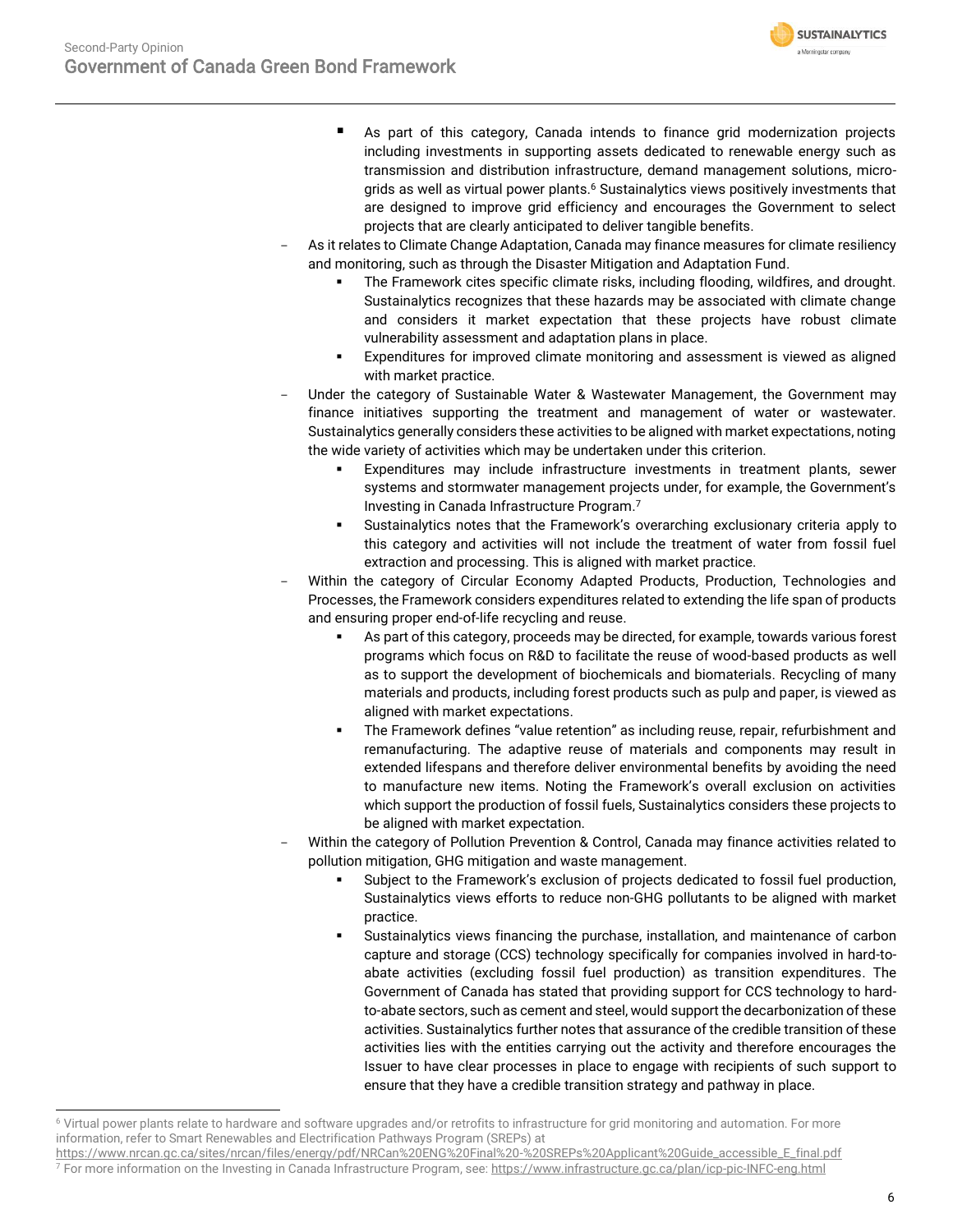- **SUSTAINALYTICS** a Morningstar company
- Waste management activities financed may include prevention, reduction, and recycling. Sustainalytics views the financing of waste prevention and recycling programs to be aligned with market expectations. Sustainalytics notes that Canada may finance landfilling which will only be considered in northern and remote communities to improve waste management practices in those communities. Notwithstanding potential improvements in waste management, Sustainalytics views the allocation of green bond proceeds to conventional waste collection and engineered landfills in northern and remote communities as a deviation from market expectations.
- The Government specifies Framework-level exclusionary criteria which include the following areas: fossil fuel transportation, exploration and production; nuclear energy; arms manufacturing; gambling; manufacture and production of tobacco and alcoholic beverages. Sustainalytics is of the opinion that these exclusions strengthen the Framework.
- Project Evaluation and Selection:
	- The Government of Canada has established an Interdepartmental Green Bonds Committee (the "IGBC") which will be responsible for identifying and evaluating eligible projects ("Eligible Green Expenditures") to be financed under the Framework. The IGBC is comprised of representatives across various departments and will be co-chaired by the Department of Finance as well as Environment and Climate Change Canada. The committee intends to meet at least twice annually to review the Framework and support reporting on Eligible Green Expenditures.
	- Canada has processes in place to identify and mitigate common environmental and social risks potentially associated with the eligible projects. Policy, plan and program proposals that are submitted to a Minister or Cabinet are subject to strategic environmental assessment requirements as per Canada's Cabinet Directive on the Environmental Assessment of Policy, Plan and Program Proposals, to identify the likely environmental effects, and develop mitigation strategies to reduce or eliminate adverse effects. Such policies and programs are also informed by gender and diversity analysis (including through Gender-based Analysis Plus) to ensure that decisions are undertaken with an understanding of how diverse groups of Canadians would be affected, and that initiatives are responsive to Canada's long-term sustainable and inclusive growth. Identity factors considered could include gender, age, sexual orientation, disability, education, language, geography, culture and income, amongst others.
	- Based on the presence of a dedicated committee with cross-functional expertise and the presence of risk management systems, Sustainalytics considers this process to be in line with market practice.
- Management of Proceeds:
	- The Department of Finance will oversee the allocation and ongoing monitoring of net proceeds under the Framework via a virtual register.
	- Proceeds will be deposited in the Government of Canada's general purpose revenue account, the Consolidated Revenue Fund, and will accordingly be comingled with funds from other sources. The requisition and expenditure of money from the Consolidated Revenue Fund is subject to the approval of the Parliament of Canada.
	- Canada intends to allocate at least 50% of any Green Bond net proceeds to expenditures related to the fiscal year of issuance or future fiscal years, subject to expenditure availability, target issuance size, and other considerations. The Government intends to allocate bond proceeds within two fiscal years following the fiscal year of issuance. Pending full allocation, net proceeds will be managed in accordance with the Government's cash management policy outlined in the Funds Management Governance Framework.
	- Based on the established process for monitoring and disclosure around temporary use of proceeds, Sustainalytics considers this process to be in line with market practice.
- Reporting:
	- The Government of Canada intends to report on allocation of proceeds annually until full allocation via a report published on its website. Allocation reporting will include the breakdown of proceeds according to project category, amount of allocated proceeds, as well as details around the type of expenditure utilized. Furthermore, the Issuer intends to engage a third-party to provide verification on the allocation of proceeds.
	- In addition, the Issuer is committed to reporting on relevant impact metrics per category. Example metrics could include, the number of clean vehicles deployed, annual greenhouse gas (GHG) emissions avoided/reduced (tCO2e), annual energy savings (MWh), renewable energy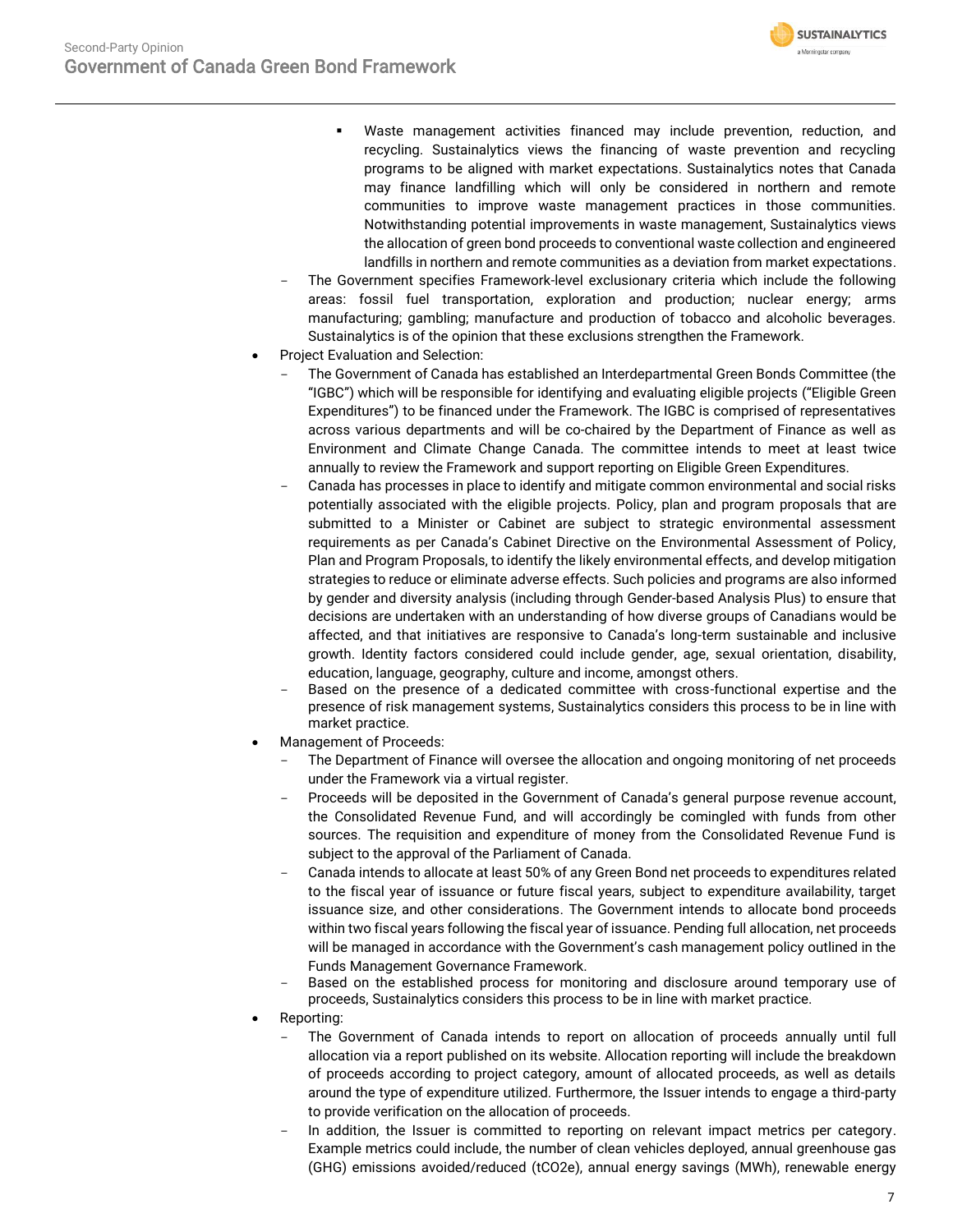

generated (MWh), number of conservation areas developed, and annual volume of water managed/saved.

- Based on the commitment to both impact and allocation reporting, Sustainalytics considers this process to be in line with market practice.

# Alignment with Green Bond Principles 2021

Sustainalytics has determined that the Government of Canada Green Bond Framework aligns to the four core components of the GBP. For detailed information please refer to Appendix 1: Green Bond/Green Bond Programme External Review Form.

# Section 2: Sustainability Strategy of the Government of Canada

# Contribution of framework to the Government of Canada's sustainability strategy

On 9 December 2016, Canada's First Ministers adopted the Pan-Canadian Framework on Clean Growth and Climate Change<sup>8</sup> ("Pan-Canadian Framework" or "PCF"), the country's first national climate change plan, developed with provinces and territories, and in consultation with Indigenous peoples. The PCF outlines how Canada will achieve its Paris Agreement target and is built on four main pillars: (i) pricing carbon pollution; (ii) complementary measures to further reduce emissions; (iii) measures to adapt to the impacts of climate change and build resilience; and (iv) actions to accelerate innovation, support clean technology, and create jobs.

From 2017-2019 Canada conducted a national assessment on the impacts of climate change and produced Canada's Changing Climate Report<sup>9</sup>, the first of a series to be released as part of Canada in a Changing Climate: Advancing our Knowledge for Action (2019-2021). Furthermore, the annual Synthesis Report<sup>10</sup> on the Status of the Implementation of the PCF is published online annually to summarize the progress being made by all levels of government. The third annual Synthesis Report highlighted continued commitment in 2019 to develop new climate change resilience initiatives.

In December 2020, Canada released A Healthy Environment and a Healthy Economy<sup>11</sup> - the country's strengthened climate plan, which builds on the PCF. It includes approximately 60 strengthened and new federal policies and programs centered around the following five pillars: (i) making the places Canadians live and gather more affordable by cutting energy waste; (ii) making clean, affordable transportation and power available in every community; (iii) continuing to ensure that pollution isn't free and households get more money back; (iv) building Canada's clean industrial advantage, including support for the development/adoption of clean technologies and the decarbonization of heavy industry; and (v) embracing the power of nature to support healthier families and more resilient communities.

In June 2021, the *Canadian Net-Zero Emissions Accountability Act<sup>12</sup>* received Royal Assent, formalizing Canada's target to achieve Net-Zero Emissions by 2050, including establishing a process to set interim emissions reduction targets at five-year intervals.

As part of the strengthened climate plan, and along with growing climate change impacts across the country, the Government of Canada committed to developing Canada's first National Adaptation Strategy. In August 2021, Canada published a report entitled Adapting to the Impacts of Climate Change in Canada: an update on the National Adaptation Strategy<sup>13</sup>, which identifies key practices, such as the inclusion of indigenous knowledge systems, practices and rights-based approaches. More broadly, Canada recognizes Indigenous Peoples as key partners and stewards of natural resources, and demonstrated commitment to "renewed, nation-to-nation, government-to-government, and Inuit-Crown relationship based on recognition of rights,

<sup>8</sup> Government of Canada, "The Pan-Canadian Framework on Clean Growth and Climate Change" (2016), at:

[https://publications.gc.ca/collections/collection\\_2017/eccc/En4-294-2016-eng.pdf](https://publications.gc.ca/collections/collection_2017/eccc/En4-294-2016-eng.pdf)

<sup>9</sup> Government of Canada, "Canada's Changing Climate Report" (2019), at: <https://changingclimate.ca/CCCR2019/>

<sup>&</sup>lt;sup>10</sup> Government of Canada, "Annual synthesis report on the status of implementation of the Pan-Canadian Framework on Clean Growth and Climate Change", at: <https://publications.gc.ca/site/eng/9.847802/publication.html>

<sup>11</sup> Government of Canada, "A Healthy Environment and a Healthy Economy", (2020), at:

[https://www.canada.ca/en/services/environment/weather/climatechange/climate-plan/climate-plan-overview/healthy-environment-healthy](https://www.canada.ca/en/services/environment/weather/climatechange/climate-plan/climate-plan-overview/healthy-environment-healthy-economy.html)[economy.html](https://www.canada.ca/en/services/environment/weather/climatechange/climate-plan/climate-plan-overview/healthy-environment-healthy-economy.html)

<sup>12</sup> Government of Canada, "Canadian Net-Zero Emissions Accountability Act", at:

[https://www.canada.ca/en/services/environment/weather/climatechange/climate-plan/net-zero-emissions-2050/canadian-net-zero-emissions](https://www.canada.ca/en/services/environment/weather/climatechange/climate-plan/net-zero-emissions-2050/canadian-net-zero-emissions-accountability-act.html)[accountability-act.html](https://www.canada.ca/en/services/environment/weather/climatechange/climate-plan/net-zero-emissions-2050/canadian-net-zero-emissions-accountability-act.html)

<sup>&</sup>lt;sup>13</sup> Government of Canada, "Adapting to the Impacts of Climate Change in Canada: an update on the National Adaptation Strategy", (2021), at: <https://www.canada.ca/en/services/environment/weather/climatechange/climate-plan/national-adaptation-strategy/report-1.html>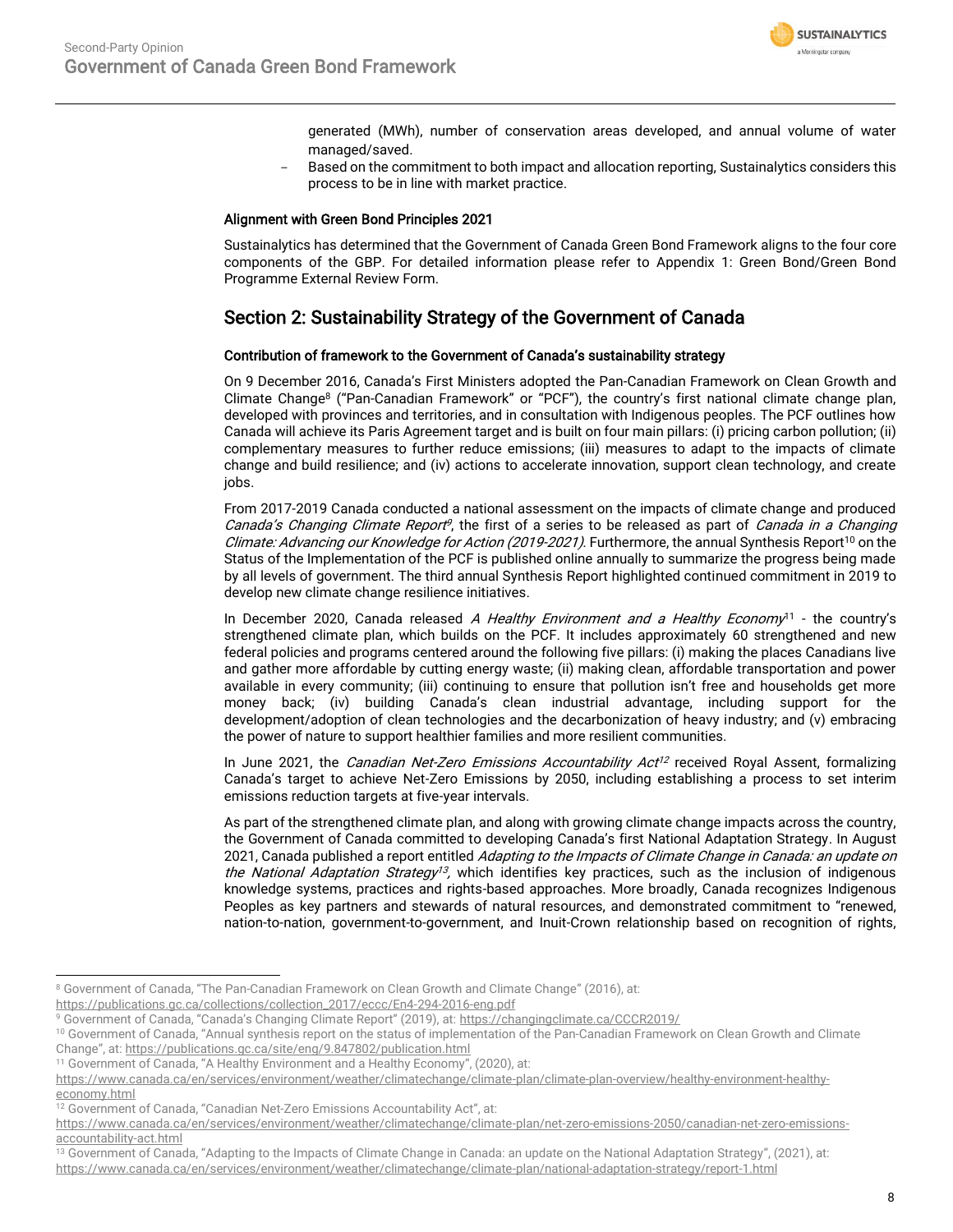

respect, co-operation, and partnership". <sup>14</sup> Furthermore, in conjunction with its enhanced Nationally Determined Contribution, Canada also submitted its first Adaptation Communication<sup>15</sup> to the United Nations Framework Convention on Climate Change (UNFCCC) on 12 July 2021.

In addition to progress on tracking and reducing GHG emissions over time, Canada has demonstrated efforts to protect and conserve nature. The Government of Canada has made significant investments in natural climate solutions, including committing to plant 2 billion trees over the next 10 years, and has committed to protecting 25 percent of Canada's lands and oceans by 2025, working toward 30 percent by 2030. To build awareness and capacity of nature-based solutions, federal, provincial and territorial governments have been working together under the Canadian Council of Ministers of the Environment and published in 2018, among other initiatives, *Best Practices and Resources on Climate Resilient Natural Infrastructure*.<sup>16</sup> Furthermore, Canada's initiatives to protect the environment from pollution and waste include the Chemicals Management Plan<sup>17</sup>, the Federal Leadership Towards Zero Plastic Waste in Canada initiative<sup>18</sup> and the adoption of the Oceans Plastics Charter <sup>19</sup> as part of the G7 Charlevoix Blueprint for Healthy Oceans, Seas and Resilient Coastal Communities. In September 2021, Canada hosted the World Circular Economy Forum<sup>20</sup> and demonstrated commitment to continue supporting the integration of circular economy solutions.

Sustainalytics is of the opinion that the Government of Canada Green Bond Framework is aligned with the Canadian Net-Zero Emissions Accountability Act, A Healthy Environment and a Healthy Economy, and efforts to adapt to climate change and protect the environment. The Framework can assist the country in financing projects which advance and support the above-referenced policy objectives and contribute to mitigating and adapting to climate change. Considering the above, Sustainalytics considers the Government of Canada to be well-positioned to issue green bonds.

### Well-positioned to address common environmental and social risks associated with the projects

While Sustainalytics recognizes that the net proceeds from the bonds issued under the Framework will be directed towards eligible projects that are expected to have positive environmental impact, Sustainalytics is aware that such eligible projects could also lead to negative environmental and social outcomes. Some key environmental and social risks associated with the eligible green investments include, (i) biodiversity impact from large-scale infrastructure development, such as renewable energy facilities, or with natural resource management, (ii) indigenous rights and potential impact from land use on local communities, (iii) occupational health and safety, and (iv) administration of grant programs.

Sustainalytics is of the opinion that the Government of Canada is able to manage and/or mitigate potential risks through implementation of the following:

• Canada formally introduced its Environmental Impact Assessment ("EIA") process in 1973 through the federal Environmental Assessment and Review Process ("EARP"). The Canadian Environmental Assessment Act ("CEAA") replaced EARP in 1992 and came into force in 1995, requiring "federal departments, agencies, and Crown corporations to conduct environmental assessments for proposed projects where the federal government is the proponent or where the project involves federal funding, permits, or licensing". The CEAA was re-written in 2012. In 2019, the CEAA 2012 was repealed and replaced by the *Impact Assessment Act* ("IAA" or "The Act"), under which regulations establish the legislative basis for federal impact assessment in most regions in Canada. Under the IAA, Canada is committed to meeting the objective of "one project, one assessment" in its review of projects through the *Physical Activities Regulations*, known as the "Project List".<sup>21</sup> The rules governing Canada's impact assessment system are designed to (i) protect the environment, (ii) ensure sustainable projects can move forward safely, and (iii) instill public confidence in how the Government of Canada makes decisions about major projects, like mines, pipelines and hydro

<sup>19</sup> Government of Canada, "Ocean Plastics Charter", at: [https://www.canada.ca/en/environment-climate-change/corporate/international](https://www.canada.ca/en/environment-climate-change/corporate/international-affairs/partnerships-organizations/ocean-plastics-charter.html)[affairs/partnerships-organizations/ocean-plastics-charter.html](https://www.canada.ca/en/environment-climate-change/corporate/international-affairs/partnerships-organizations/ocean-plastics-charter.html)

<sup>14</sup> Government of Canada, "Principles respecting the Government of Canada's relationship with Indigenous peoples", at: [https://www.justice.gc.ca/eng/csj](https://www.justice.gc.ca/eng/csj-sjc/principles-principes.html)[sjc/principles-principes.html](https://www.justice.gc.ca/eng/csj-sjc/principles-principes.html)

<sup>15</sup> UNFCCC, "Adaptation Communications", at: <https://unfccc.int/topics/adaptation-and-resilience/workstreams/adaptation-communications>

<sup>16</sup> ICF for Canadian Council of Ministers of the Environment, "Best Practices and Resources on Climate Resilient Natural Infrastructure", (2018), at: [https://ccme.ca/en/res/natural\\_infrastructure\\_report\\_en.pdf](https://ccme.ca/en/res/natural_infrastructure_report_en.pdf)

<sup>&</sup>lt;sup>17</sup> Government of Canada, "Chemicals Management Plan", at: [https://www.canada.ca/en/health-canada/services/chemical-substances/chemicals](https://www.canada.ca/en/health-canada/services/chemical-substances/chemicals-management-plan.html)[management-plan.html](https://www.canada.ca/en/health-canada/services/chemical-substances/chemicals-management-plan.html)

<sup>&</sup>lt;sup>18</sup> Government of Canada, "Federal Leadership Towards Zero Plastic Waste in Canada initiative", at: [https://www.canada.ca/en/environment-climate](https://www.canada.ca/en/environment-climate-change/services/sustainable-development/strategic-environmental-assessment/public-statements/federal-leadership-towards-zero-plastic-waste.html)[change/services/sustainable-development/strategic-environmental-assessment/public-statements/federal-leadership-towards-zero-plastic-waste.html](https://www.canada.ca/en/environment-climate-change/services/sustainable-development/strategic-environmental-assessment/public-statements/federal-leadership-towards-zero-plastic-waste.html)

<sup>&</sup>lt;sup>20</sup> Government of Canada, "World Circular Economy Forum", at: [https://www.canada.ca/en/services/environment/conservation/sustainability/circular](https://www.canada.ca/en/services/environment/conservation/sustainability/circular-economy/world-forum-2021.html)[economy/world-forum-2021.html](https://www.canada.ca/en/services/environment/conservation/sustainability/circular-economy/world-forum-2021.html) 

<sup>&</sup>lt;sup>21</sup> Government of Canada, "Physical Activities Regulations", (2019), at: <https://laws.justice.gc.ca/eng/regulations/SOR-2019-285/page-1.html>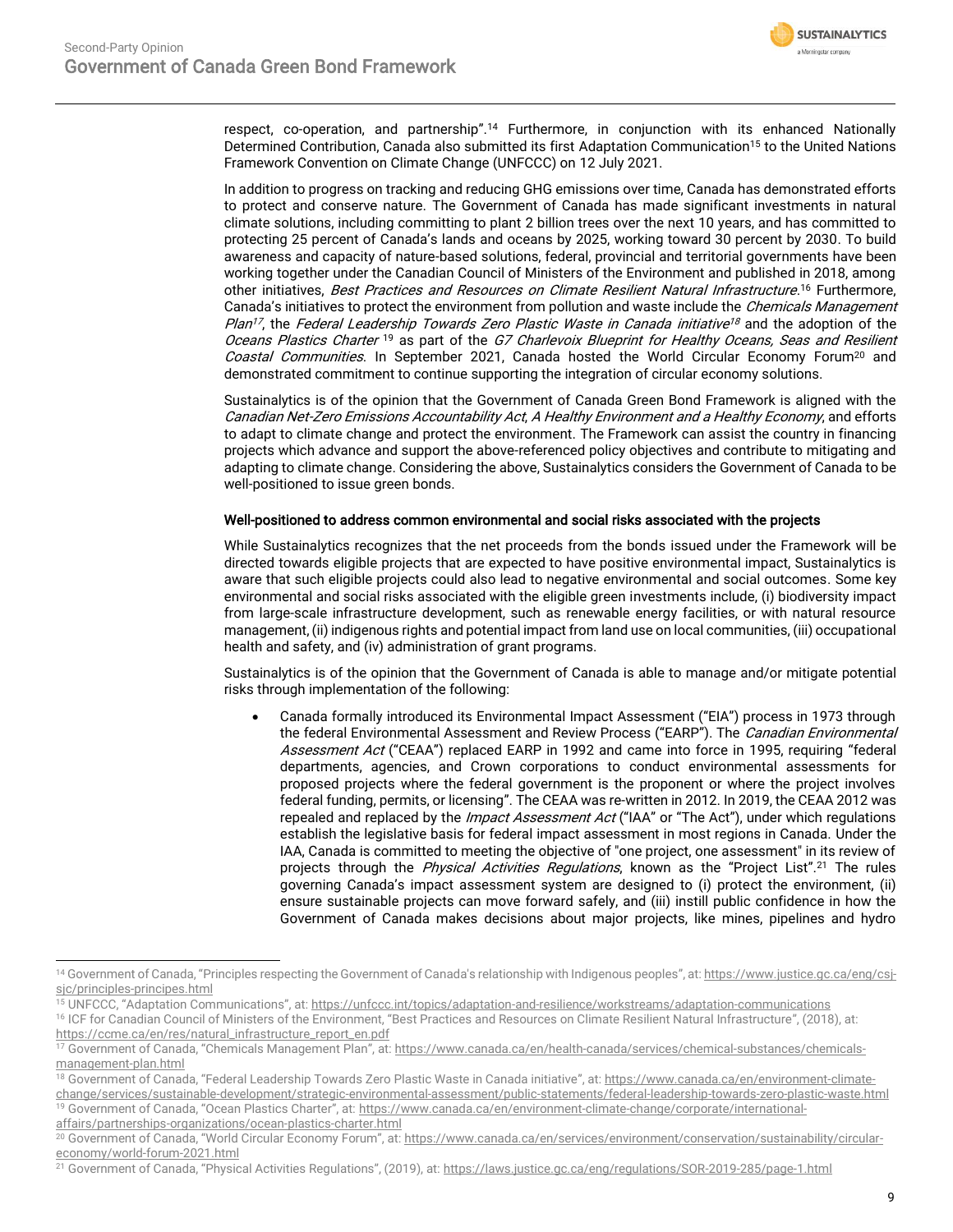

dams.<sup>22</sup> The Act was informed by best practices recommended by the International Association of Impact Assessment<sup>23</sup> and federal impact assessments are led by the Impact Assessment Agency of Canada<sup>24</sup> – who would seek the views of the public to inform decisions taken during the impact assessment process. <sup>25</sup> Furthermore, all stakeholders are required to abide by other legislation and regulations, such as those outlined in the *Species at Risk Act*, and the *Canadian Environmental* Protection Act, 1999 when implementing projects. Sustainalytics considers the existing IAA to create a favorable legal framework for environmental protection in Canada and notes that Canada has established Federal-Provincial/Territorial Impact Assessment Cooperation Agreements<sup>26</sup> to coordinate and align impact assessment mechanisms.

- Canada has formally recognized its unique relationship between the Government and Indigenous peoples, affirmed in section 35 of the *Constitution Act, 1982*. The IAA, referred to above, envisions tools to support Indigenous participation such as Indigenous Cooperation Regulations, Cooperation Agreements and an Indigenous Engagement and Partnership Plan to identify potential impacts of projects on Aboriginal and treaty rights<sup>27</sup>, as affirmed in the *Constitution Act*. On 10 May 2016, Canada became a full supporter, without qualification,<sup>28</sup> of the Declaration on the Rights of Indigenous Peoples ("UNDRIP"), a legally non-binding resolution passed by the United Nations in 2007. The following year, Canada committed to implement the UNDRIP through the review of laws and policies quided by Principles respecting the Government of Canada's Relationship with Indigenous peoples.<sup>29</sup> While Canada introduced legislation in 2020, Bill C-15, the *United Nations* Declaration on the Rights of Indigenous Peoples Act received Royal Assent on 21 June 2021. In the decades leading to this new bill, the subject of indigenous rights and the development of natural resources and fisheries has arisen in Parliament and the legal system.
- Canada joined the International Labour Organization (ILO) in 1919 as one of the founding member States of the Organization.<sup>30</sup> The country has since then ratified numerous ILO Conventions, including all eight Fundamental Conventions. According to ILO, Canada has proven to be a key partner in the pursuit of decent work for all.<sup>31</sup> With regards to Occupational Safety and Health ("OSH") the Canada Labour Code, Part II and the Canada OSH Regulations made pursuant to that Code are the primary federal legislative tools protecting workers in "federal work, undertaking or business", including employees of the federal public service.<sup>32</sup> Provinces or Territories hold an act which applies to most workplaces in each jurisdiction. Furthermore, each provincial or territorial government is responsible for the administration and enforcement of its occupational health and safety act and regulations.<sup>33</sup>
- To ensure payments of public money, including grants programs referenced in the Framework, are administered responsibly, the Parliament of Canada has established the Office of the Auditor General of Canada. This office has published a Framework for Identifying Risk in Grant and Contribution Programs, with the purpose of providing Government staff with a tool to identify risk in grantmaking.<sup>34</sup> The Office of the Auditor General also maintains ongoing audit powers over the federal government, including approximately 100 departments and agencies. The office is able to

<sup>26</sup> Government of Canada, "Agreements related to assessments", at: [https://www.canada.ca/en/impact-assessment-agency/corporate/acts-](https://www.canada.ca/en/impact-assessment-agency/corporate/acts-regulations/legislation-regulations/environmental-assessment-agreements.html)

[regulations/legislation-regulations/environmental-assessment-agreements.html](https://www.canada.ca/en/impact-assessment-agency/corporate/acts-regulations/legislation-regulations/environmental-assessment-agreements.html)

34 Office of the Auditor General of Canada, "Framework for identifying risk in grant and contribution programs", at: [https://www.oag](https://www.oag-bvg.gc.ca/internet/English/meth_gde_e_10223.html)[bvg.gc.ca/internet/English/meth\\_gde\\_e\\_10223.html](https://www.oag-bvg.gc.ca/internet/English/meth_gde_e_10223.html)

<sup>22</sup> Government of Canada, "Impact Assessments in Canada – Frequently Asked Questions", at: [https://www.canada.ca/content/dam/iaac](https://www.canada.ca/content/dam/iaac-acei/documents/policy-guidance/pg-gp/impact-assessments-in-canada-faq.pdf)[acei/documents/policy-guidance/pg-gp/impact-assessments-in-canada-faq.pdf](https://www.canada.ca/content/dam/iaac-acei/documents/policy-guidance/pg-gp/impact-assessments-in-canada-faq.pdf)

 $23$  Ibid.

<sup>&</sup>lt;sup>24</sup> Government of Canada, "Basics of Impact Assessments", at: [https://www.canada.ca/en/impact-assessment-agency/services/policy-guidance/basics](https://www.canada.ca/en/impact-assessment-agency/services/policy-guidance/basics-of-impact-assessments.html)[of-impact-assessments.html](https://www.canada.ca/en/impact-assessment-agency/services/policy-guidance/basics-of-impact-assessments.html)

Government of Canada, "Framework: Public Participation Under the Impact Assessment Act", at: [https://www.canada.ca/en/impact-assessment](https://www.canada.ca/en/impact-assessment-agency/services/policy-guidance/practitioners-guide-impact-assessment-act/framework-public-participation.html)[agency/services/policy-guidance/practitioners-guide-impact-assessment-act/framework-public-participation.html](https://www.canada.ca/en/impact-assessment-agency/services/policy-guidance/practitioners-guide-impact-assessment-act/framework-public-participation.html)

<sup>&</sup>lt;sup>27</sup> Government of Canada, "Policy Context: Indigenous Participation in Impact Assessment", at[: https://www.canada.ca/en/impact-assessment](https://www.canada.ca/en/impact-assessment-agency/services/policy-guidance/practitioners-guide-impact-assessment-act/policy-indigenous-participation-ia.html)[agency/services/policy-guidance/practitioners-guide-impact-assessment-act/policy-indigenous-participation-ia.html](https://www.canada.ca/en/impact-assessment-agency/services/policy-guidance/practitioners-guide-impact-assessment-act/policy-indigenous-participation-ia.html)

<sup>&</sup>lt;sup>28</sup> Government of Canada, "Canada Becomes a Full Supporter of the United Nations Declaration on the Rights of Indigenous Peoples", (2016), at:

[https://www.canada.ca/en/indigenous-northern-affairs/news/2016/05/canada-becomes-a-full-supporter-of-the-united-nations-declaration-on-the-rights](https://www.canada.ca/en/indigenous-northern-affairs/news/2016/05/canada-becomes-a-full-supporter-of-the-united-nations-declaration-on-the-rights-of-indigenous-peoples.html)[of-indigenous-peoples.html](https://www.canada.ca/en/indigenous-northern-affairs/news/2016/05/canada-becomes-a-full-supporter-of-the-united-nations-declaration-on-the-rights-of-indigenous-peoples.html)

<sup>&</sup>lt;sup>29</sup> Government of Canada, "Principles respecting the Government of Canada's relationship with Indigenous peoples", at:

<https://www.justice.gc.ca/eng/csj-sjc/principles-principes.html>

<sup>30</sup> ILO, "Canada – ILO Cooperation", at: <https://www.ilo.org/pardev/donors/canada/lang--en/index.htm>

<sup>31</sup> Ibid.

<sup>32</sup> ILO, "Canada – 2013", at: [https://www.ilo.org/dyn/legosh/en/f?p=14100:1100:0::NO::P1100\\_ISO\\_CODE3,P1100\\_YEAR:CAN,2013](https://www.ilo.org/dyn/legosh/en/f?p=14100:1100:0::NO::P1100_ISO_CODE3,P1100_YEAR:CAN,2013)

<sup>33</sup> Canadian Centre for Occupational Health and Safety, "OSH Answers Fact Sheets", at: <https://www.ccohs.ca/oshanswers/legisl/intro.html>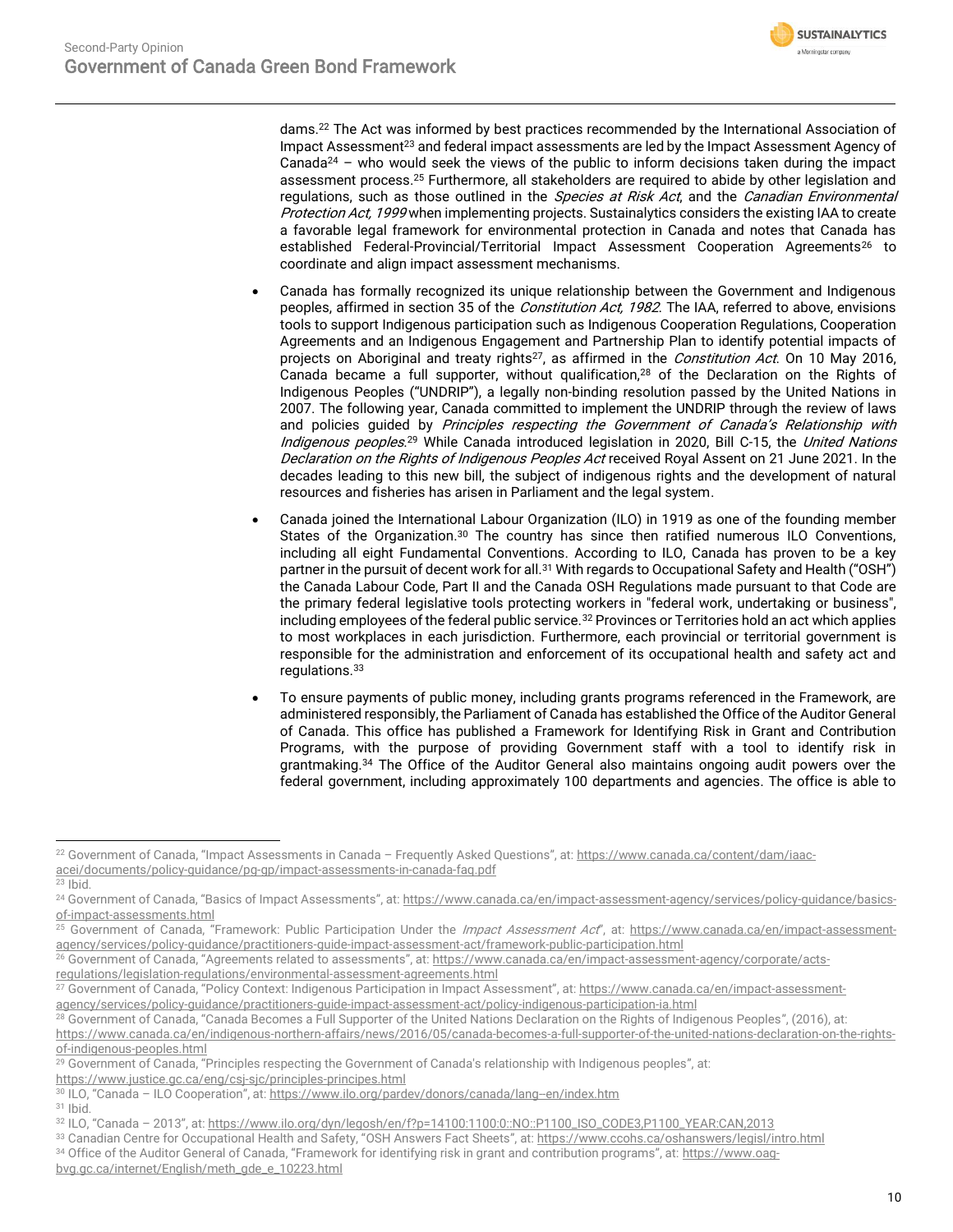

conduct performance audits of various government programs to measure the effectiveness of such programs.<sup>35</sup>

Sustainalytics notes that the Government of Canada's activities in relation to the development of natural resource infrastructure, namely oil and gas pipelines, is subject to parliamentary and legislative deliberation in relation to Indigenous rights and environmental risks. Sustainalytics highlights that the exclusionary criteria set out in the Framework, which include exclusions for financing any activities that may be associated fossil fuel production, exploration and transportation, precludes any financing of oil and gas pipelines under the Framework.

Based on these policies, standards and assessments, Sustainalytics is of the opinion that the Issuer has implemented sufficient measures and is well positioned to manage and mitigate environmental and social risks commonly associated with the eligible categories.

# Section 3: Impact of Use of Proceeds

All nine use of proceeds categories are aligned with those recognized by the GBP. Sustainalytics has focused below where the impact is specifically relevant in the context of Canada.

## Reduction of greenhouse gas emissions in Canada

Canada is the world's 10<sup>th</sup> largest emitter of GHGs with the majority of the country's emissions arising from the combustion of fossil fuels.<sup>36,37</sup> Although Canada's GHG emission levels have remained relatively consistent over the past decade, there has been a decline in emissions intensity over the same period, driven by fuel switching and modernization of industrial processes.<sup>38</sup> The Government forecasts reduction in GHG emissions resulting from supportive regulations as well as the development of a robust carbon pricing system and other measures.<sup>39</sup>

Following the Paris Agreement and release of the Pan-Canadian Framework on Clean Growth and Climate Chang, Canada submitted an updated Nationally Determined Contribution to the UNFCCC, and committed to reducing GHG emissions by 30% below 2005 levels, by 2030.<sup>40</sup> This plan was enhanced in 2020, with the release of the country's strengthened climate plan, A Healthy Environment and a Healthy Economy, which enabled Canada to commit to a strengthened 2030 target of 40 - 45% below 2005 levels.<sup>41</sup>

In addition, Canada has committed to net-zero emissions by 2050, and has enshrined GHG emission reduction targets in federal law, under the *Canadian Net-Zero Emissions Accountability Act*.<sup>42</sup> These climate action plans codify the Government's commitment to mitigating climate impact in line with national and global targets.

Projects funded under the Green Bond Framework, such as energy efficiency, clean transportation and renewable energy, are considered impactful. These projects are expected to reduce GHG emissions and will, therefore, support Canada to achieve its targets under the Paris Agreement.

### Clean transportation

Transportation-related emissions represented the second-largest source of emissions in Canada, at approximately 25% of all emissions, in 2019.<sup>43</sup> Among those transportation-related emissions, road

- [change/services/climate-change/greenhouse-gas-emissions/sources-sinks-executive-summary-2021.html](https://www.canada.ca/en/environment-climate-change/services/climate-change/greenhouse-gas-emissions/sources-sinks-executive-summary-2021.html)
- <sup>38</sup> Government of Canada, "National Inventory Report 1990 2019: Greenhouse Gas Sources and Sinks in Canada", (2019), at:

[change/news/2021/04/canadas-enhanced-nationally-determined-contribution.html](https://www.canada.ca/en/environment-climate-change/news/2021/04/canadas-enhanced-nationally-determined-contribution.html)

<sup>35</sup> Office of the Auditor General of Canada, "About the OAG", at: https://www.oag-bvg.gc.ca/internet/English/au\_fs\_e\_371.html

<sup>36</sup> Carbon Brief, "Country Profile: Canada", at: <https://www.carbonbrief.org/the-carbon-brief-profile-canada>

<sup>37</sup> Government of Canada, "Greenhouse gas sources and sinks: executive summary 2021", at: [https://www.canada.ca/en/environment-climate-](https://www.canada.ca/en/environment-climate-change/services/climate-change/greenhouse-gas-emissions/sources-sinks-executive-summary-2021.html)

[https://publications.gc.ca/collections/collection\\_2021/eccc/En81-4-1-2019-eng.pdf](https://publications.gc.ca/collections/collection_2021/eccc/En81-4-1-2019-eng.pdf)

<sup>39</sup> Government of Canada, "Government of Canada confirms ambitious new greenhouse gas emissions reduction target", at:

https://www.canada.ca/en/environment-climate-change/news/2021/07/government-of-canada-confirms-ambitious-new-greenhouse-gas-emissionsreduction-target.html

<sup>40</sup> UNFCC, "Canada's 2017 Nationally Determined Contribution Submission to the United Nations Framework Convention on Climate Change", (2017), at: https://www4.unfccc.int/sites/ndcstaging/PublishedDocuments/Canada%20First/Canada%20First%20NDC-Revised%20submission%202017-05-11.pdf <sup>41</sup> Government of Canada, "Canada's Enhanced Nationally Determined Contribution" at: [https://www.canada.ca/en/environment-climate-](https://www.canada.ca/en/environment-climate-change/news/2021/04/canadas-enhanced-nationally-determined-contribution.html)

<sup>42</sup> Government of Canada, "A Healthy Environment and a Healthy Economy" at:

[https://www.canada.ca/en/services/environment/weather/climatechange/climate-plan/climate-plan-overview/healthy-environment-healthy](https://www.canada.ca/en/services/environment/weather/climatechange/climate-plan/climate-plan-overview/healthy-environment-healthy-economy.html)[economy.html](https://www.canada.ca/en/services/environment/weather/climatechange/climate-plan/climate-plan-overview/healthy-environment-healthy-economy.html)

<sup>&</sup>lt;sup>43</sup> The report provides estimates for transport according to IPCC sector classification is 30% and by Canadian economic sector is 25% for transport. For more information see: Government of Canada, "Greenhouse gas sources and sinks: executive summary 2021", at: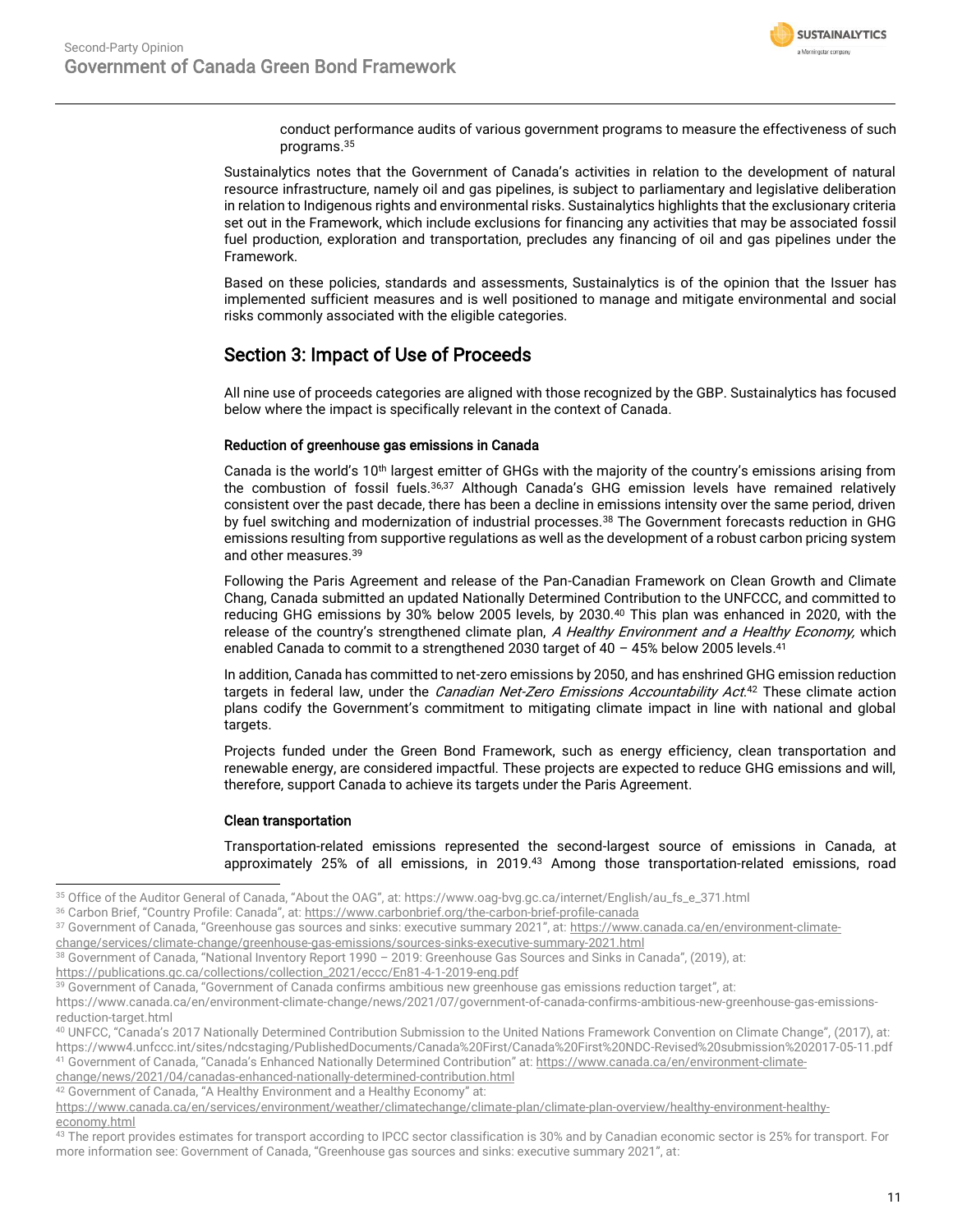

transportation was responsible for 70% of all transportation-related emissions. Several factors contribute to this large percentage of transportation-related emissions. Canada's expansive geography, both cold and warm climates, vibrant natural resources sectors, and trade focus, mean that both passenger and freight transportation are significant sources of fuel consumption and GHG emissions.

The country's strategy for the transportation sector is articulated in the Transportation 2030: A Strategic Plan for the Future of Transportation in Canada.<sup>44</sup> This plan was developed in 2016 and contemplates initiatives such as increased electrification, infrastructure promoting a shift to lower-emission modes of transportation and use of alternative clean fuels. The framework's eligibility criteria targets investments in technologies and supporting infrastructure to finance these initiatives, and the Government of Canada has launched several programs eligible under the Green Bond Framework that will address transportation-related emissions. For example:

- The Incentives for Zero-Emission Vehicles Program (iZEV) is in place to support the purchase or lease of battery, plug-in hybrid and hydrogen fuel cell vehicles by individuals and businesses.<sup>45</sup>
- The Zero Emission Vehicle Infrastructure Program will address the lack of charging and refuelling stations in Canada, one of the key barriers to ZEV adoption, by increasing the availability of localized charging and hydrogen refuelling opportunities throughout the country.<sup>46</sup>
- The \$2.75 billion Zero Emission Transit Fund offers support to public transit and school bus operators across Canada to plan for electrification, support the purchase of zero emissions buses, and build supporting infrastructure including charging and facility upgrades.<sup>47</sup>

Sustainalytics is of the opinion that financing and investments in low-carbon public and private passenger transportation, as well as low-carbon freight transportation under the Framework will help Canada to achieve the carbon emissions reductions in the sector.

# The importance of developing energy efficient and clean technology solutions

New and innovative technologies are recognized as being a key part of addressing environmental challenges. The Paris Agreement states that "accelerating, encouraging and enabling innovation is critical for an effective, long-term global response to climate change". It has been estimated that the clean tech sector could lead to 65 million new jobs globally by 2030.<sup>48</sup> Canada is well-positioned to benefit from these trends, consistently ranking highly on the Global Cleantech Innovation Index.<sup>49</sup> In this regard, Canada's Net Zero Future report estimates that up to 14.5% of the net zero pathway for Canadian industry can be achieved through changes in production processes.<sup>50</sup> Additionally, the opportunity in supplying growing markets cleaner energy and materials is significant for the country's net zero pathway.

Recognizing these needs and opportunities, the Government has taken steps to promote Canadian clean technology. Under A Healthy Environment and a Healthy Economy, the Government outlines strategies to position Canada as a world leader in zero-emissions clean technology through various programs including \$750 million in funding to Sustainable Development Technology Canada to support these efforts.<sup>51</sup> Under the oversight of Innovation, Science and Economic Development Canada, the Government has taken steps to support this mandate, including implementing a national data strategy to support the sector and centralizing funding opportunities.<sup>52</sup>

The Green Bond Framework's eligibility criteria allow for financing to accelerate energy efficiency solutions as well as fuel switching to reduce emissions. For instance, the Government is investing in new buildings that are considered as net-zero carbon, net-zero ready, or built to best standard in northern and remote

[https://www.canada.ca/en/environment-climate-change/services/climate-change/greenhouse-gas-emissions/sources-sinks-executive-summary-](https://www.canada.ca/en/environment-climate-change/services/climate-change/greenhouse-gas-emissions/sources-sinks-executive-summary-2021.html)[2021.html](https://www.canada.ca/en/environment-climate-change/services/climate-change/greenhouse-gas-emissions/sources-sinks-executive-summary-2021.html)

<sup>44</sup> Government of Canada, "Transportation 2030: A Strategic Plan for the Future of Transportation in Canada", at:

<https://tc.canada.ca/en/initiatives/transportation-2030-strategic-plan-future-transportation-canada>

<sup>45</sup> Government of Canada, "Zero-emission vehicles" at: <https://tc.canada.ca/en/road-transportation/innovative-technologies/zero-emission-vehicles>

<sup>46</sup> Government of Canada, "Zero Emission Vehicle Infrastructure Program", at: [https://www.nrcan.gc.ca/energy-efficiency/transportation-alternative](https://www.nrcan.gc.ca/energy-efficiency/transportation-alternative-fuels/zero-emission-vehicle-infrastructure-program/21876)[fuels/zero-emission-vehicle-infrastructure-program/21876](https://www.nrcan.gc.ca/energy-efficiency/transportation-alternative-fuels/zero-emission-vehicle-infrastructure-program/21876)

<sup>47</sup> Government of Canada, "Zero Emission Transit Fund" at: <https://www.infrastructure.gc.ca/zero-emissions-trans-zero-emissions/index-eng.html> 48 Cambridge Econometrics, "Unlocking the Inclusive Growth Story of the 21st Century: Accelerating Climate Action in Urgent Times", at: <http://www.camecon.com/wp-content/uploads/2018/10/2020-11-03-NCE-2018-Technical-Modelling.pdf>

<sup>49</sup> Cleantech Group, "The Global Cleantech Innovation Index", at: <https://www.cleantech.com/indexes/the-global-cleantech-innovation-index/> <sup>50</sup> Canadian Institute for Climate Choices, "Canada's Net Zero Future", (2021) at: [https://climatechoices.ca/wp-content/uploads/2021/02/Canadas-Net-](https://climatechoices.ca/wp-content/uploads/2021/02/Canadas-Net-Zero-Future_FINAL-2.pdf)

[Zero-Future\\_FINAL-2.pdf](https://climatechoices.ca/wp-content/uploads/2021/02/Canadas-Net-Zero-Future_FINAL-2.pdf) <sup>51</sup> Government of Canada, "A Healthy Environment and a Healthy Economy", (2020), at:

[https://www.canada.ca/en/services/environment/weather/climatechange/climate-plan/climate-plan-overview/healthy-environment-healthy](https://www.canada.ca/en/services/environment/weather/climatechange/climate-plan/climate-plan-overview/healthy-environment-healthy-economy.html)[economy.html](https://www.canada.ca/en/services/environment/weather/climatechange/climate-plan/climate-plan-overview/healthy-environment-healthy-economy.html)

<sup>52</sup> Government of Canada, "Clean Growth Hub", at: <https://www.ic.gc.ca/eic/site/099.nsf/eng/home>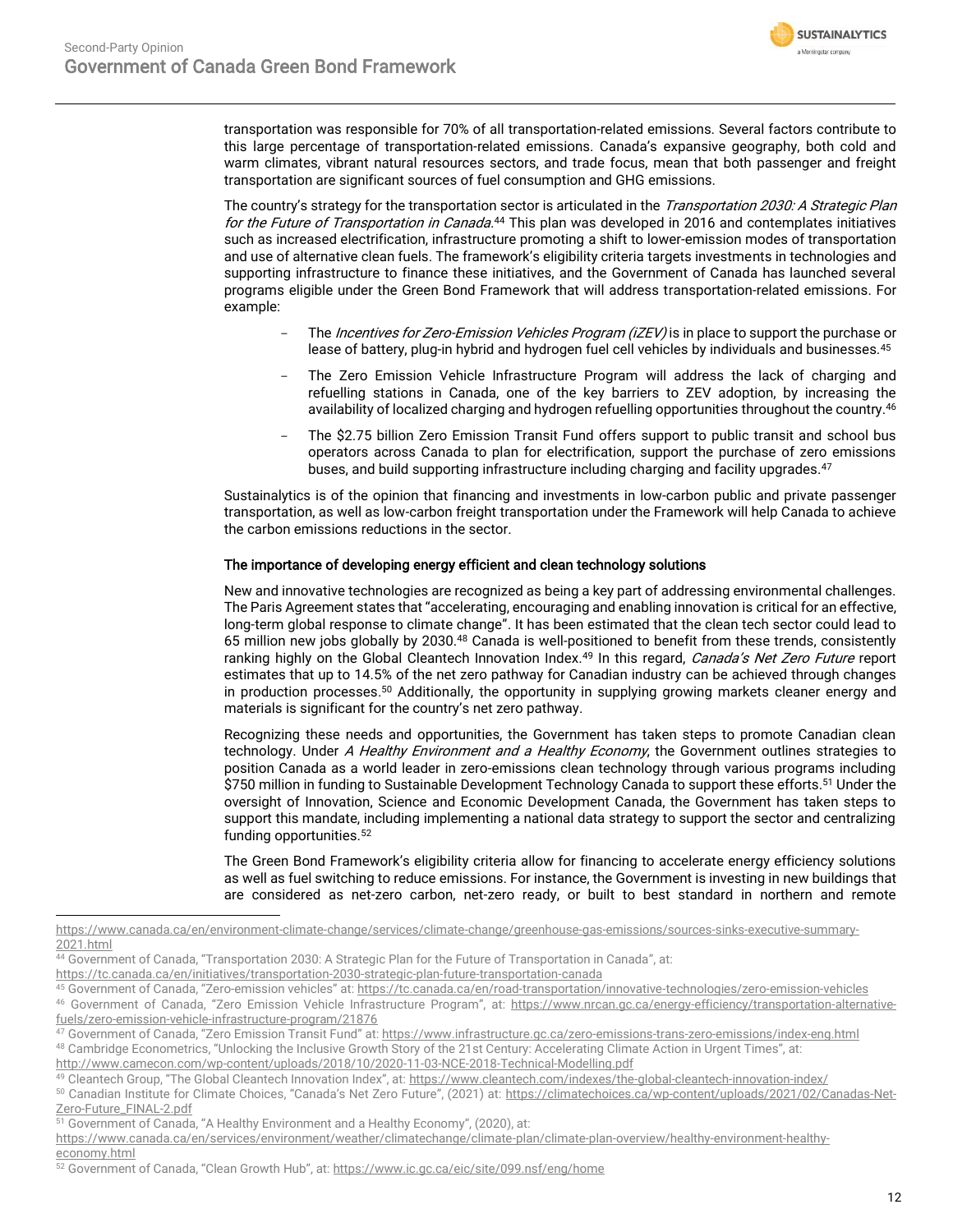

communities under its Green and Inclusive Community Buildings program<sup>53</sup>, and the Canada Greener Homes Grant<sup>54</sup> will support homeowners to make energy-efficient changes to their homes. The framework also allows for investments in Canadian manufacturing processes to improve life span and the circularity of materials, technologies and services, ultimately increasing resource efficiency.

Sustainalytics is of the opinion that expenditures financing projects to improve energy efficiency in all building types, to improve circularity of products and business models, and to reduce air pollutants, will complement and advance these objectives and increase the beneficial environmental impact of Canada's clean innovation sector.

# Adaptation

Many regions, communities, and economic sectors in Canada have been recognized as vulnerable to the effects of climate change, especially changing climatic patterns such as increased precipitation and warmer average temperatures.55,56 These impacts have become increasingly apparent in recent years, with 2021 alone showcasing extreme heat and wildfires, heavy rains and flooding in British Columbia, warm winter conditions across the North, inhibiting traditional activities and access to remote communities, and severe drought across the prairies. Furthermore, the effects of climate change are often felt most heavily by Indigenous and Northern communities.<sup>57</sup>

As the effects of climate change are anticipated to continue to increase, efforts to improve resiliency and promote climate adaptation represent key actions to protect the wellbeing of Canadians. Canada launched the development of a National Adaptation Strategy in 2021, to identify actions that can be taken across five areas: protecting and improving human health and well-being, supporting particularly vulnerable regions, reducing climate-related hazards and disaster risks, building climate resilience through infrastructure, and leveraging scientific information and Indigenous climate leadership. The activities to be financed under the Framework align with measures to enhance resiliency and climate risk management, and monitor weather conditions, and in the view of Sustainalytics have the potential to drive positive impacts and increase climate resiliency, in particular for vulnerable communities.

## Impact of investments in renewable energy and power grids

Extreme seasonal temperatures, vast landscape and dispersed population all mean that Canadians and Canadian businesses use a substantial amount of energy for their electricity and heating and cooling needs. As a result, approximately 81% of the country's GHG emissions come from energy.<sup>58</sup> Canada has one of the cleanest electricity grids in the world as renewables play a key role in the country's electricity mix with 82% of energy generated from non-GHG emitting sources.<sup>59</sup> However, the second largest generation source is from combustible fuels.<sup>60</sup> There have been various efforts across the provinces, in Alberta and Ontario in particular, to phase out coal-powered generation, which have been backstopped by federal regulations released in 2018.<sup>61</sup> In addition, Canada has already begun implementation of a plan to phase out coal-fired electricity generation by 2030 and announced in 2021 a commitment to achieve a net-zero emissions electricity sector by 2035. <sup>62</sup> Towards this goal, the Government of Canada has committed to invest over CAD 1billion in the development of renewable energy and grid modernization projects,<sup>63</sup> through for example the Smart Renewables and Electrification Pathways Program. Sustainalytics is of the opinion that expenditures directed towards measures supporting the development, deployment, and distribution of renewable energies as well

<sup>53</sup> For more information on the program, see[: https://www.infrastructure.gc.ca/gicb-bcvi/index-eng.html](https://www.infrastructure.gc.ca/gicb-bcvi/index-eng.html)

<sup>54</sup> For more information on the program, see[: https://www.nrcan.gc.ca/energy-efficiency/homes/canada-greener-homes-grant/23441](https://www.nrcan.gc.ca/energy-efficiency/homes/canada-greener-homes-grant/23441)

<sup>55</sup> Government of Canada, "A Data Strategy Roadmap for the Federal Public Service", at: [https://www.canada.ca/content/dam/pco-](https://www.canada.ca/content/dam/pco-bcp/documents/clk/Data_Strategy_Roadmap_ENG.pdf)

[bcp/documents/clk/Data\\_Strategy\\_Roadmap\\_ENG.pdf](https://www.canada.ca/content/dam/pco-bcp/documents/clk/Data_Strategy_Roadmap_ENG.pdf)

<sup>56</sup> Government of Canada "Vulnerability", at: <https://www.nrcan.gc.ca/changements-climatiques/impacts-adaptation/vulnerability/10421>

<sup>57</sup> Furgal, C. and Seguin, J., "Climate Change, Health, and Vulnerability in Canadian Northern Aboriginal Communities", (2006), Environmental Health Perspectives, at[: https://ehp.niehs.nih.gov/doi/full/10.1289/ehp.8433](https://ehp.niehs.nih.gov/doi/full/10.1289/ehp.8433)

<sup>58</sup> Natural Resources Canada, "Energy Factbook 2021-2022", accessed in January 2022 at: [https://www.nrcan.gc.ca/sites/nrcan/files/energy/energy\\_fact/2021-2022/PDF/2021\\_Energy-factbook\\_december23\\_EN\\_accessible.pdf](https://www.nrcan.gc.ca/sites/nrcan/files/energy/energy_fact/2021-2022/PDF/2021_Energy-factbook_december23_EN_accessible.pdf)

Canada Energy Regulatory, "Towards Net-Zero: Electricity Scenarios", at: [https://www.cer-rec.gc.ca/en/data-analysis/canada-energy](https://www.cer-rec.gc.ca/en/data-analysis/canada-energy-future/2021/towards-net-zero.html)[future/2021/towards-net-zero.html](https://www.cer-rec.gc.ca/en/data-analysis/canada-energy-future/2021/towards-net-zero.html) 

<sup>&</sup>lt;sup>60</sup> Statistics Canada, "Electric Power Generation - Monthly Generation by Type of Electricity", accessed in November 2021", at: <https://www150.statcan.gc.ca/t1/tbl1/en/tv.action?pid=2510001501>

<sup>&</sup>lt;sup>61</sup> Clean Energy Canada, "Canada's power grid is pretty clean. Here's why it needs to be cleaner", (2019), at: [https://cleanenergycanada.org/canadas](https://cleanenergycanada.org/canadas-power-grid-is-pretty-clean-heres-why-it-needs-to-be-cleaner/)[power-grid-is-pretty-clean-heres-why-it-needs-to-be-cleaner/](https://cleanenergycanada.org/canadas-power-grid-is-pretty-clean-heres-why-it-needs-to-be-cleaner/)

<sup>62</sup> Government of Canada, "Canada and the World Move Closer to Powering Past Coal with More Climate Ambition at COP26", at:

[https://www.canada.ca/en/environment-climate-change/news/2021/11/canada-and-the-world-move-closer-to-powering-past-coal-with-more-climate](https://www.canada.ca/en/environment-climate-change/news/2021/11/canada-and-the-world-move-closer-to-powering-past-coal-with-more-climate-ambition-at-cop26.html)[ambition-at-cop26.html](https://www.canada.ca/en/environment-climate-change/news/2021/11/canada-and-the-world-move-closer-to-powering-past-coal-with-more-climate-ambition-at-cop26.html)

<sup>&</sup>lt;sup>63</sup> Newswire, "Canada Invests Over \$960-Million in Renewable Energy and Grid Modernization Projects", (2020), at: [https://www.newswire.ca/news](https://www.newswire.ca/news-releases/canada-invests-over-960-million-in-renewable-energy-and-grid-modernization-projects-880196618.html)[releases/canada-invests-over-960-million-in-renewable-energy-and-grid-modernization-projects-880196618.html](https://www.newswire.ca/news-releases/canada-invests-over-960-million-in-renewable-energy-and-grid-modernization-projects-880196618.html)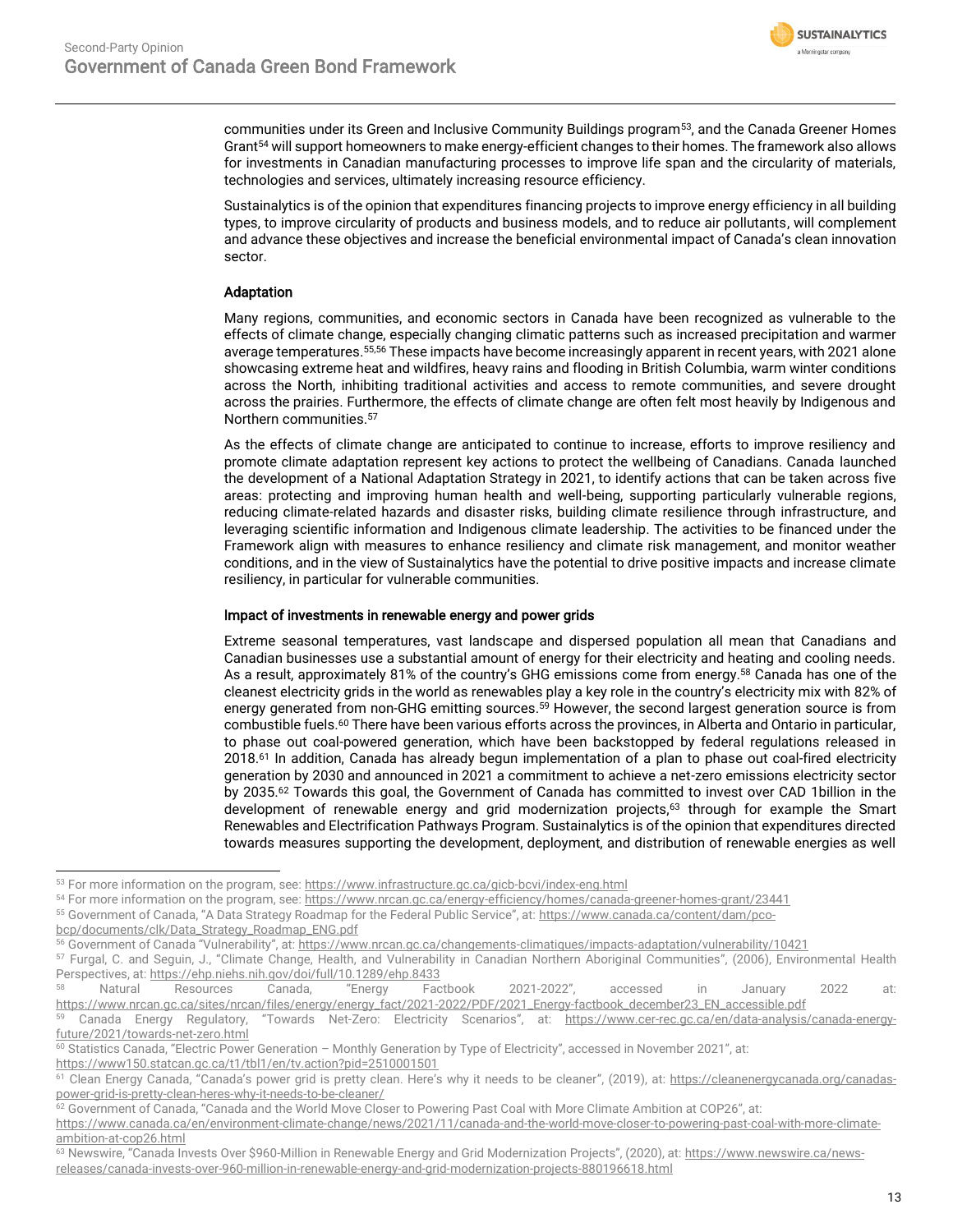

as supporting grid modernization will significantly contribute to the reduction in GHG emissions from energy production and transportation.

## Alignment with/contribution to SDGs

The Sustainable Development Goals (SDGs) were set in September 2015 by the United Nations General Assembly and form an agenda for achieving sustainable development by the year 2030. The bond(s) issued under the Government of Canada Green Bond Framework advances the following SDGs and targets:

| <b>Use of Proceeds</b><br>Category               | <b>SDG</b>                                | <b>SDG target</b>                                                                                                                                                                                                                                                                                                           |
|--------------------------------------------------|-------------------------------------------|-----------------------------------------------------------------------------------------------------------------------------------------------------------------------------------------------------------------------------------------------------------------------------------------------------------------------------|
| <b>Clean Transportation</b>                      | 11 Sustainable Cities and<br>Communities  | 11.2 By 2030, provide access to safe,<br>affordable, accessible and sustainable<br>transport systems for all, improving road<br>safety, notably by expanding public transport,<br>with special attention to the needs of those in<br>vulnerable situations, women, children, persons<br>with disabilities and older persons |
|                                                  | 14. Life Below Water                      | 14.2 By 2020, sustainably manage and protect<br>marine and coastal ecosystems to avoid<br>significant adverse impacts, including by<br>strengthening their resilience, and take action<br>for their restoration in order to achieve healthy<br>and productive oceans                                                        |
| <b>Living Natural Resources</b><br>& Land Use    | 15. Life on Land                          | 15.a Mobilize and significantly increase<br>financial resources from all sources to<br>conserve and sustainably use biodiversity and<br>ecosystems                                                                                                                                                                          |
|                                                  | 7. Affordable and Clean<br>Energy         | 7.3 By 2030, double the global rate of<br>improvement in energy efficiency                                                                                                                                                                                                                                                  |
| <b>Energy Efficiency</b>                         | 11. Sustainable Cities and<br>Communities | 2030,<br>enhance<br>inclusive<br>11.3<br>By<br>and<br>sustainable urbanization and capacity for<br>participatory, integrated and sustainable human<br>settlement planning and management in all<br>countries                                                                                                                |
|                                                  | 14. Life Below Water                      | 14.2 By 2020, sustainably manage and protect<br>marine and coastal ecosystems to avoid<br>significant adverse impacts, including by<br>strengthening their resilience, and take action<br>for their restoration in order to achieve healthy<br>and productive oceans                                                        |
| <b>Terrestrial &amp; Aquatic</b><br>Biodiversity | 15. Life on Land                          | significantly<br>15.a<br>Mobilize<br>and<br>increase<br>financial resources from all sources to conserve<br>sustainably<br>biodiversity<br>and<br>use<br>and<br>ecosystems                                                                                                                                                  |
| Renewable Energy                                 | 7. Affordable and Clean<br>Energy         | 7.2 By 2030, increase substantially the share of<br>renewable energy in the global energy mix                                                                                                                                                                                                                               |
| Climate Change<br>Adaptation                     | 13. Climate Action                        | 13.1 Strengthen resilience and adaptive<br>capacity to climate-related hazards and natural<br>disasters in all countries                                                                                                                                                                                                    |
| Water & Wastewater<br>Management                 | 6. Clean Water and<br>Sanitation          | 6.3 By 2030, improve water quality by reducing<br>pollution, eliminating dumping and minimizing<br>release of hazardous chemicals and materials,                                                                                                                                                                            |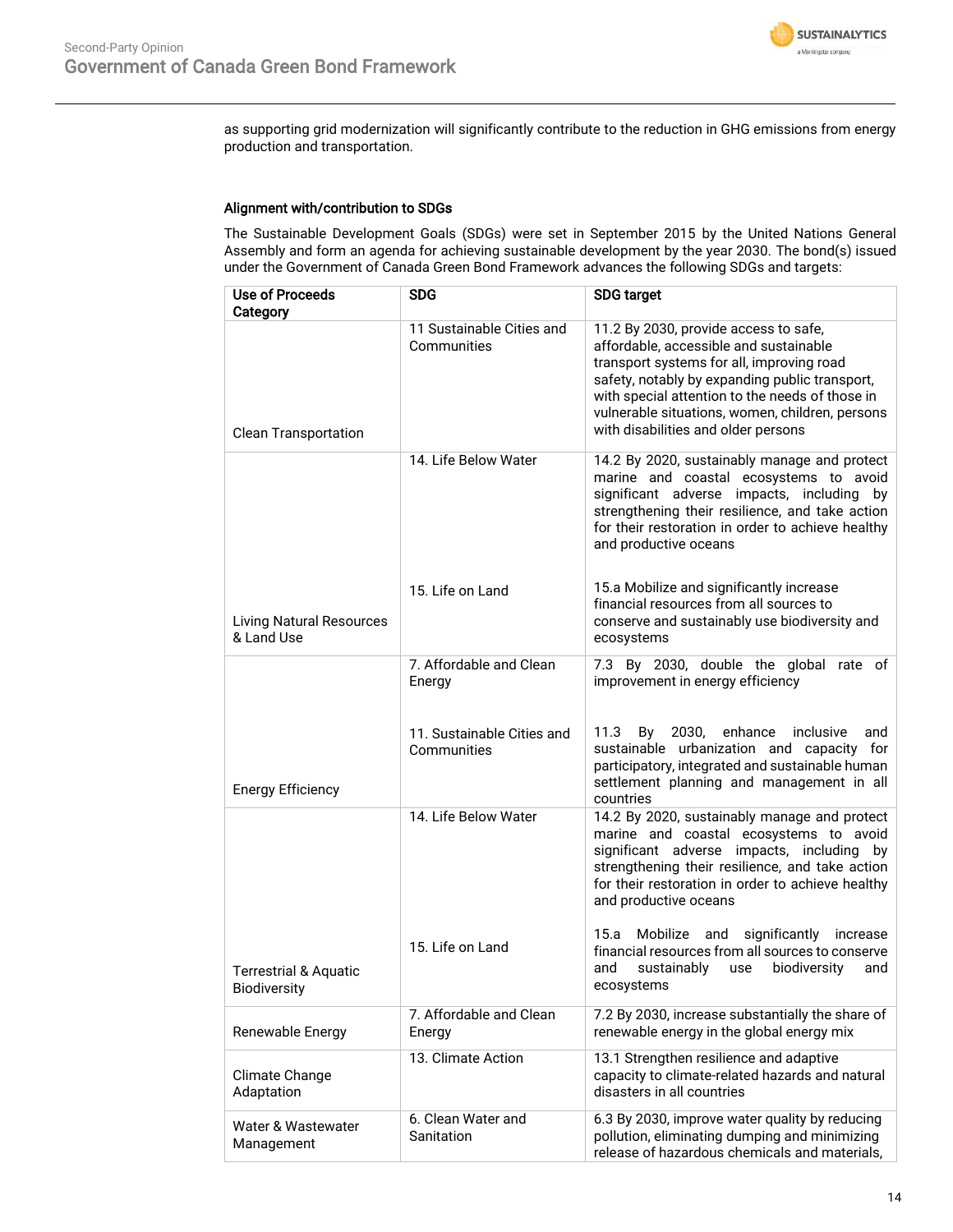

|                                                                                           |                                                  | halving the proportion of untreated wastewater<br>and substantially increasing recycling and safe<br>reuse globally                                                                                                                                                                                                             |
|-------------------------------------------------------------------------------------------|--------------------------------------------------|---------------------------------------------------------------------------------------------------------------------------------------------------------------------------------------------------------------------------------------------------------------------------------------------------------------------------------|
| Circular Economy<br><b>Adapted Products,</b><br>Production, Technologies<br>and Processes | 12. Responsible<br>consumption and<br>production | 12.5 By 2030, substantially reduce waste<br>generation through prevention, reduction,<br>recycling and reuse                                                                                                                                                                                                                    |
|                                                                                           | 9. Industry, Innovation, and<br>Infrastructure   | 9.4 By 2030, upgrade infrastructure and retrofit<br>industries to make them sustainable, with<br>increased resource-use efficiency and greater<br>adoption of clean and environmentally sound<br>technologies and industrial processes, with all<br>countries taking action in accordance with their<br>respective capabilities |
| Pollution Prevention &<br>Control                                                         | 12. Responsible<br>consumption and<br>production | 12.2 By 2030, achieve the<br>sustainable<br>management and efficient use of natural<br>resources                                                                                                                                                                                                                                |

# **Conclusion**

Canada has developed the Government of Canada Green Bond Framework under which it may issue bonds and use the proceeds to finance and/or refinance, in whole or in part, existing and/or future government expenditures to facilitate the transition to a low-carbon economy and contribute to the climate-related, biodiversity protection and environmental goals set out by the Government. Sustainalytics anticipates the projects funded by the green bond proceeds will provide positive environmental impacts.

The Framework outlines a process by which proceeds will be tracked, allocated, and managed, and commitments have been made for reporting on the allocation and impact of the use of proceeds. Furthermore, Sustainalytics believes that the Government of Canada Green Bond Framework is aligned with the overall national strategy of the Government and that the use of proceeds categories will contribute to the advancement of the UN Sustainable Development Goals 6, 7, 9, 11, 12, 13, 14 and 15. Additionally, Sustainalytics is of the opinion that the Government has sufficient measures to identify, manage and mitigate environmental and social risks commonly associated with the eligible projects funded by the use of proceeds.

Based on the above, Sustainalytics is confident that Canada is well-positioned to issue green bonds and that the Government of Canada Green Bond Framework is robust, transparent, and in alignment with the four core components of the Green Bond Principles (2021).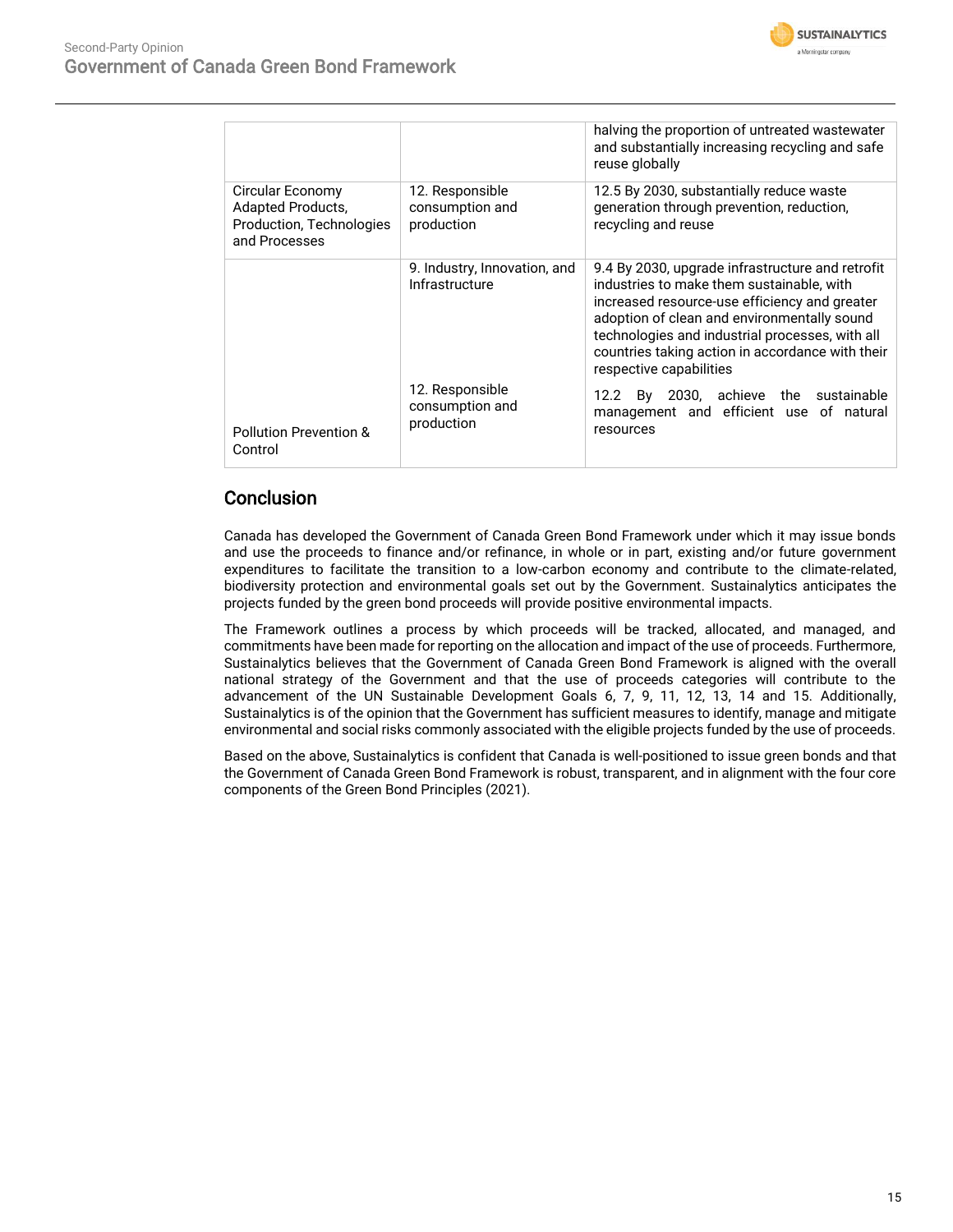

# <span id="page-15-0"></span>Appendix

# Appendix 1: Green Bond / Green Bond Programme - External Review Form

# Section 1. Basic Information

| Issuer name:                                                                                                     | Government of Canada |
|------------------------------------------------------------------------------------------------------------------|----------------------|
| Green Bond ISIN or Issuer Green Bond Framework Government of Canada Green Bond Framework<br>Name, if applicable: |                      |
| Review provider's name:                                                                                          | Sustainalytics       |
| Completion date of this form:                                                                                    | February 08, 2022    |
| Publication date of review publication:                                                                          |                      |

# Section 2. Review overview

# SCOPE OF REVIEW

The following may be used or adapted, where appropriate, to summarise the scope of the review.

The review assessed the following elements and confirmed their alignment with the GBP:

| ⊠ | Use of Proceeds                             | ⊠ | Process for Project Evaluation and<br>Selection |
|---|---------------------------------------------|---|-------------------------------------------------|
| ⊠ | Management of Proceeds                      | ⊠ | Reporting                                       |
|   | ROLE(S) OF REVIEW PROVIDER                  |   |                                                 |
| ⊠ | Consultancy (incl. 2 <sup>nd</sup> opinion) | П | Certification                                   |
| П | Verification                                | П | Rating                                          |

□ Other (please specify):

Note: In case of multiple reviews / different providers, please provide separate forms for each review.

# EXECUTIVE SUMMARY OF REVIEW and/or LINK TO FULL REVIEW (if applicable)

Please refer to Evaluation Summary above.

# Section 3. Detailed review

Reviewers are encouraged to provide the information below to the extent possible and use the comment section to explain the scope of their review.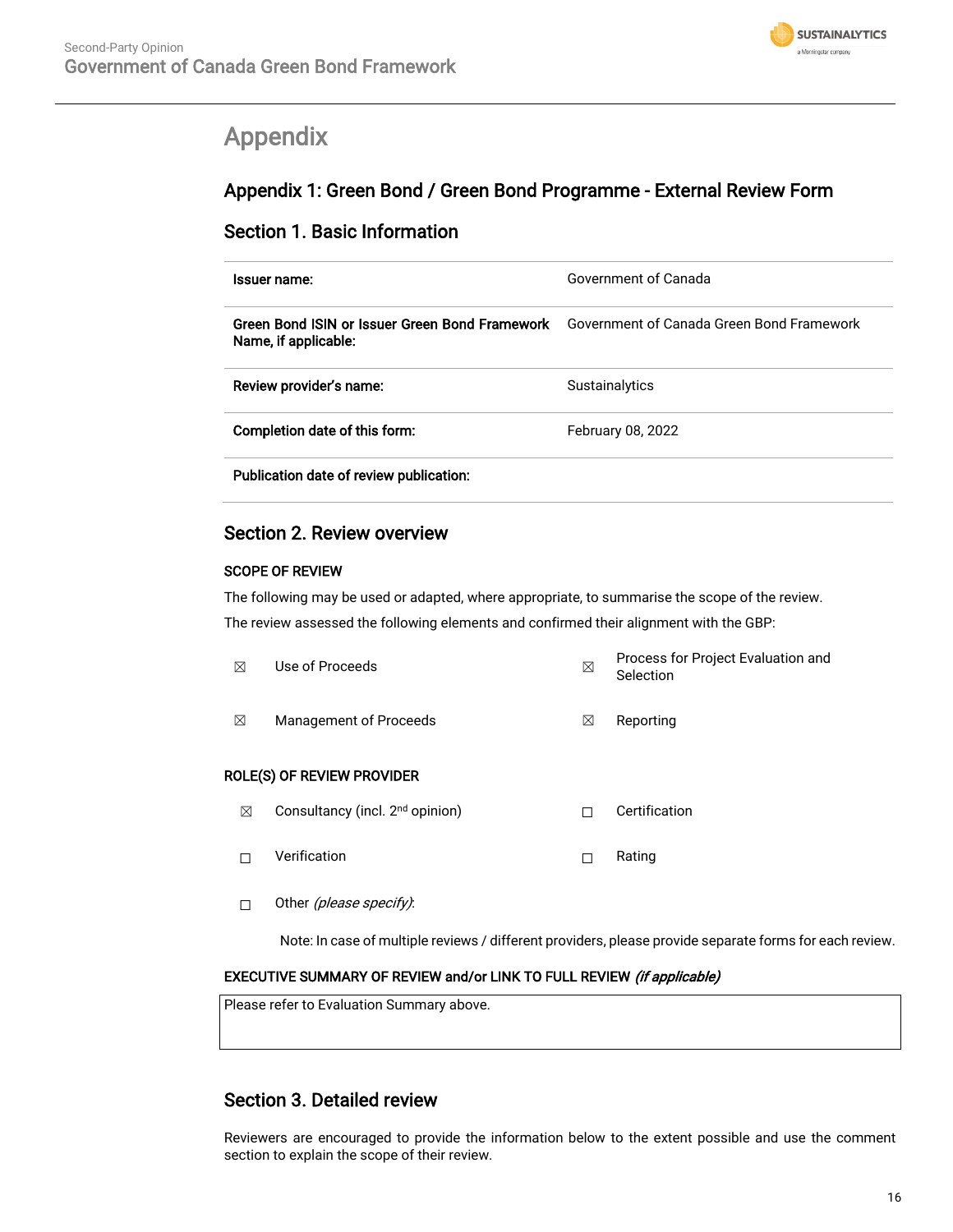

# 1. USE OF PROCEEDS

## Overall comment on section (if applicable):

The eligible categories for the use of proceeds – Clean Transportation, Living Natural Resources & Land Use, Energy Efficiency, Terrestrial & Aquatic Biodiversity, Renewable Energy, Climate Change Adaptation, Water & Wastewater Management, Circular Economy Adapted Products, Production, Technologies and Processes, Pollution Prevention & Control – are aligned with those recognized by the Green Bond Principles. Sustainalytics considers that investments in the eligible categories will lead to positive environmental impacts and advance the UN Sustainable Development Goals, specifically SDGs 6, 7, 9, 11, 12, 13, 14 and 15.

### Use of proceeds categories as per GBP:

| ⊠ | Renewable energy                                                                                                               | ⊠ | Energy efficiency                                                                  |
|---|--------------------------------------------------------------------------------------------------------------------------------|---|------------------------------------------------------------------------------------|
| ⊠ | Pollution prevention and control                                                                                               | ⊠ | Environmentally sustainable management of<br>living natural resources and land use |
| ⊠ | Terrestrial and aquatic biodiversity<br>conservation                                                                           | ⊠ | Clean transportation                                                               |
| ⊠ | Sustainable water and wastewater<br>management                                                                                 | ⊠ | Climate change adaptation                                                          |
| ⊠ | Eco-efficient and/or circular economy<br>adapted products, production technologies<br>and processes                            | П | Green buildings                                                                    |
| П | Unknown at issuance but currently expected<br>to conform with GBP categories, or other<br>eligible areas not yet stated in GBP | п | Other <i>(please specify)</i> :                                                    |

If applicable please specify the environmental taxonomy, if other than GBP:

# 2. PROCESS FOR PROJECT EVALUATION AND SELECTION

Overall comment on section (if applicable):

The Government of Canada's Interdepartmental Green Bonds Committee will be responsible for identifying and evaluating eligible projects to be financed under the Framework. Canada has processes in place to identify and mitigate common environmental and social risks associated with the eligible projects. Sustainalytics considers the risk management system and project selection process to be in line with market practice.

# Evaluation and selection

- $\boxtimes$  Credentials on the issuer's environmental sustainability objectives
- ☐ Defined and transparent criteria for projects eligible for Green Bond proceeds
- $\boxtimes$  Documented process to determine that projects fit within defined categories
- $\boxtimes$  Documented process to identify and manage potential ESG risks associated with the project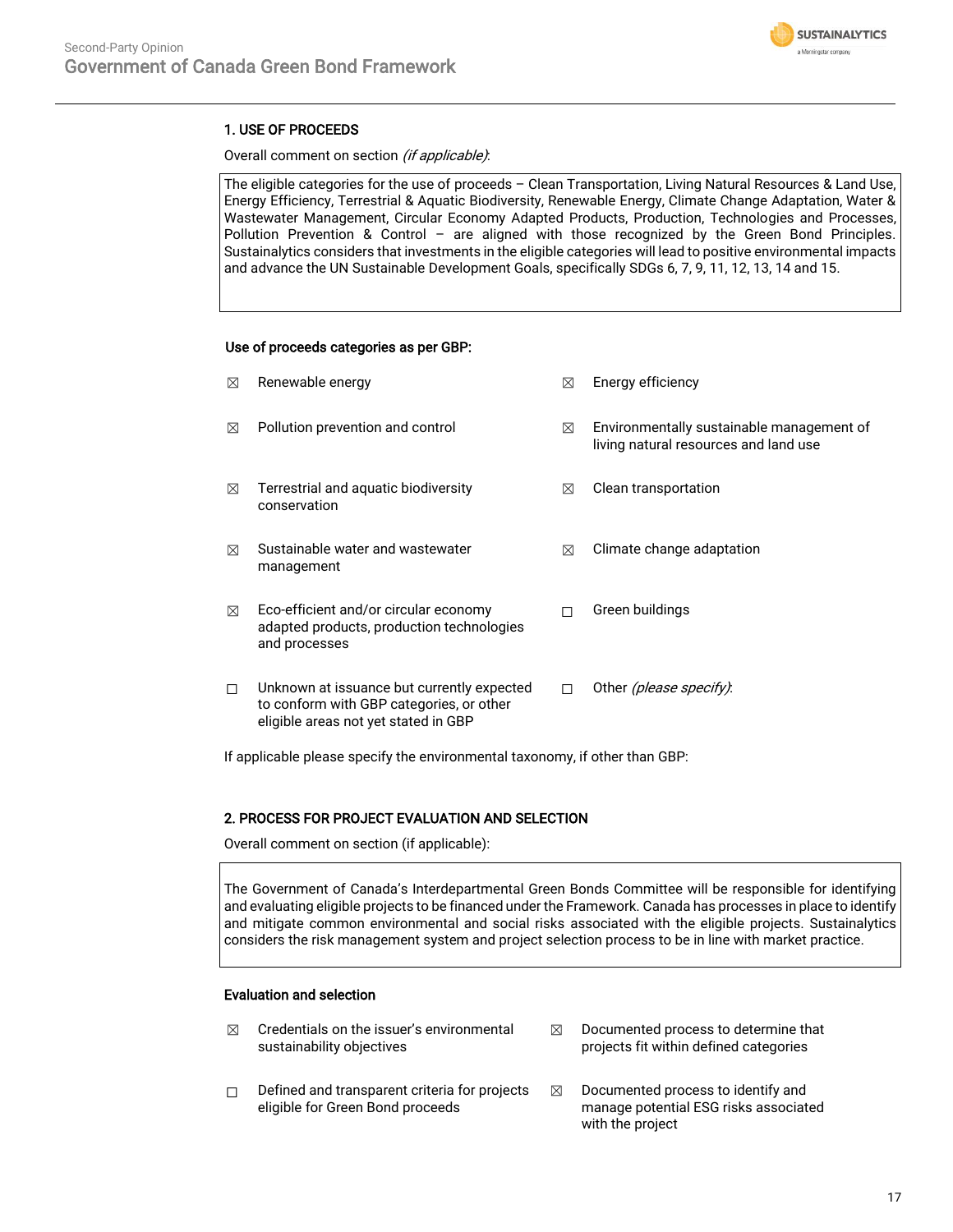

☐ Summary criteria for project evaluation and selection publicly available  $\Box$  Other (please specify):

### Information on Responsibilities and Accountability

- $\boxtimes$  Evaluation / Selection criteria subject to external advice or verification ☐ In-house assessment
- ☐ Other (please specify):

#### 3. MANAGEMENT OF PROCEEDS

Overall comment on section (if applicable):

The Department of Finance will oversee the allocation and ongoing monitoring of proceeds under the Framework via a virtual register. Canada intends to allocate at least 50% of any Green Bond net proceeds to expenditures related to the fiscal year of issuance or future fiscal years, subject to expenditure availability, target issuance size, and other considerations. The government intends to allocate bond proceeds within two fiscal years following the fiscal year of any issuance. Pending full allocation, proceeds will be managed according to the Government's cash management policy outlined in the Funds Management Governance Framework. This is in line with market practice.

## Tracking of proceeds:

- $\boxtimes$  Green Bond proceeds segregated or tracked by the issuer in an appropriate manner
- $\boxtimes$  Disclosure of intended types of temporary investment instruments for unallocated proceeds
- $\Box$  Other (please specify):

## Additional disclosure:

- $\Box$  Allocations to future investments only  $\boxtimes$  Allocations to both existing and future investments  $\Box$  Allocation to individual disbursements  $\boxtimes$  Allocation to a portfolio of disbursements
- ☐ Disclosure of portfolio balance of unallocated proceeds □ Other (please specify):

# 4. REPORTING

Overall comment on section (if applicable):

The Government of Canada intends to report on allocation of proceeds via a Green Bond Report on its website annually until full allocation. Allocation reporting may include breakdown of proceeds according to project category and by type of expenditure. In addition, Canada is committed to reporting on relevant impact metrics. Sustainalytics views the allocation and impact reporting as aligned with market practice.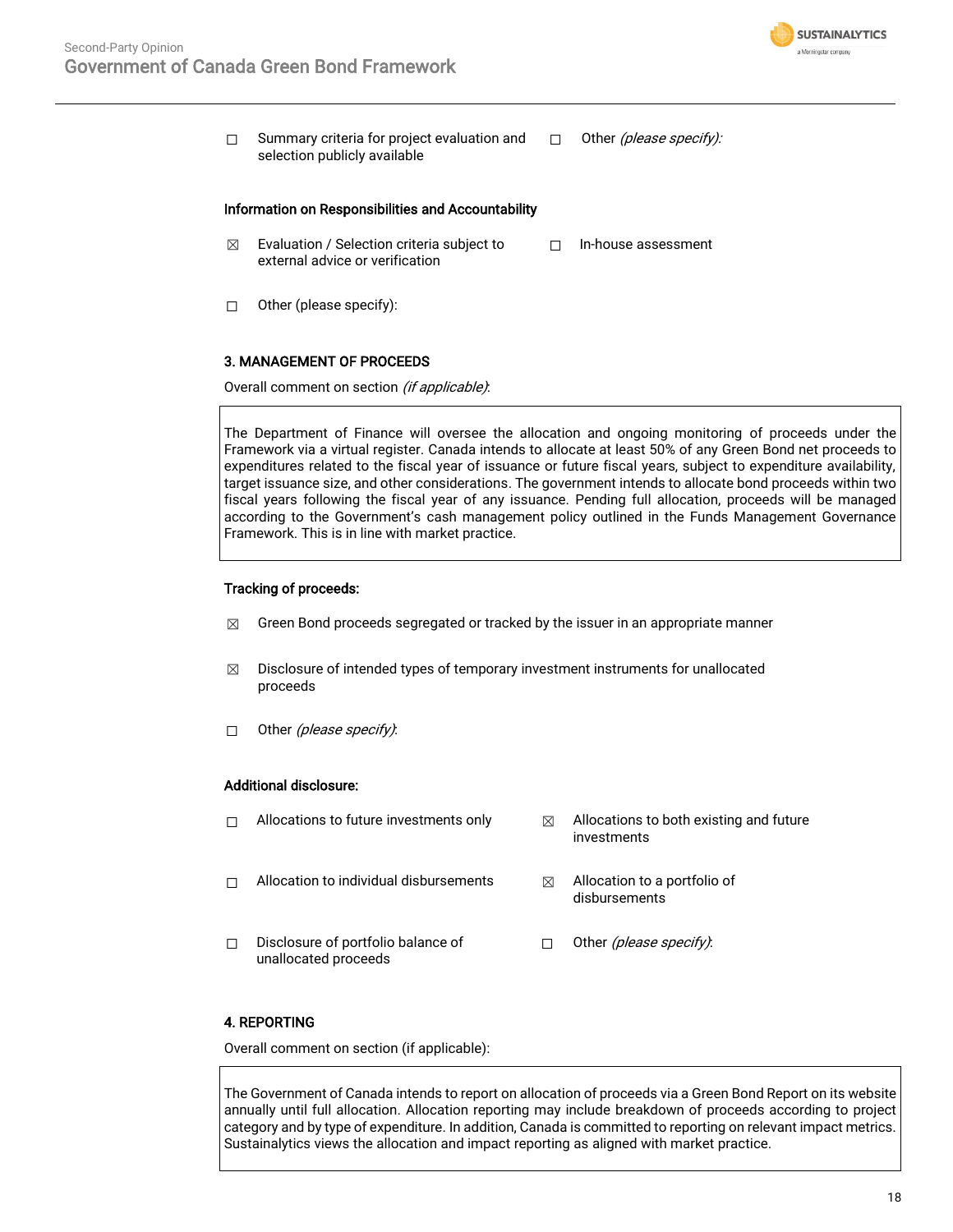

# Use of proceeds reporting: ☐ Project-by-project ☒ On a project portfolio basis □ Linkage to individual bond(s) □ Other (please specify): Information reported: ☒ Allocated amounts ☐ Green Bond financed share of total investment □ Other (please specify): Frequency: ☒ Annual ☐ Semi-annual ☐ Other (please specify): Impact reporting: ☐ Project-by-project ☒ On a project portfolio basis ☐ Linkage to individual bond(s) ☐ Other (please specify): Information reported (expected or ex-post): **⊠** GHG Emissions / Savings **Ⅰ 2 Energy Savings ⊠** Decrease in water use □ Other ESG indicators (please specify): Number of clean vehicles deployed, renewable energy generated (MWh), volume, number of conservation areas developed, percent increase in materials that are reusable, recyclable and/or certified, amount of waste disposed/ recycled **Frequency** ☒ Annual ☐ Semi-annual ☐ Other (please specify): Means of Disclosure □ Information published in financial report □ Information published in sustainability report ☐ Information published in ad hoc documents ☐ Other (please specify):  $\Box$  Reporting reviewed (if yes, please specify which parts of the reporting are subject to external review):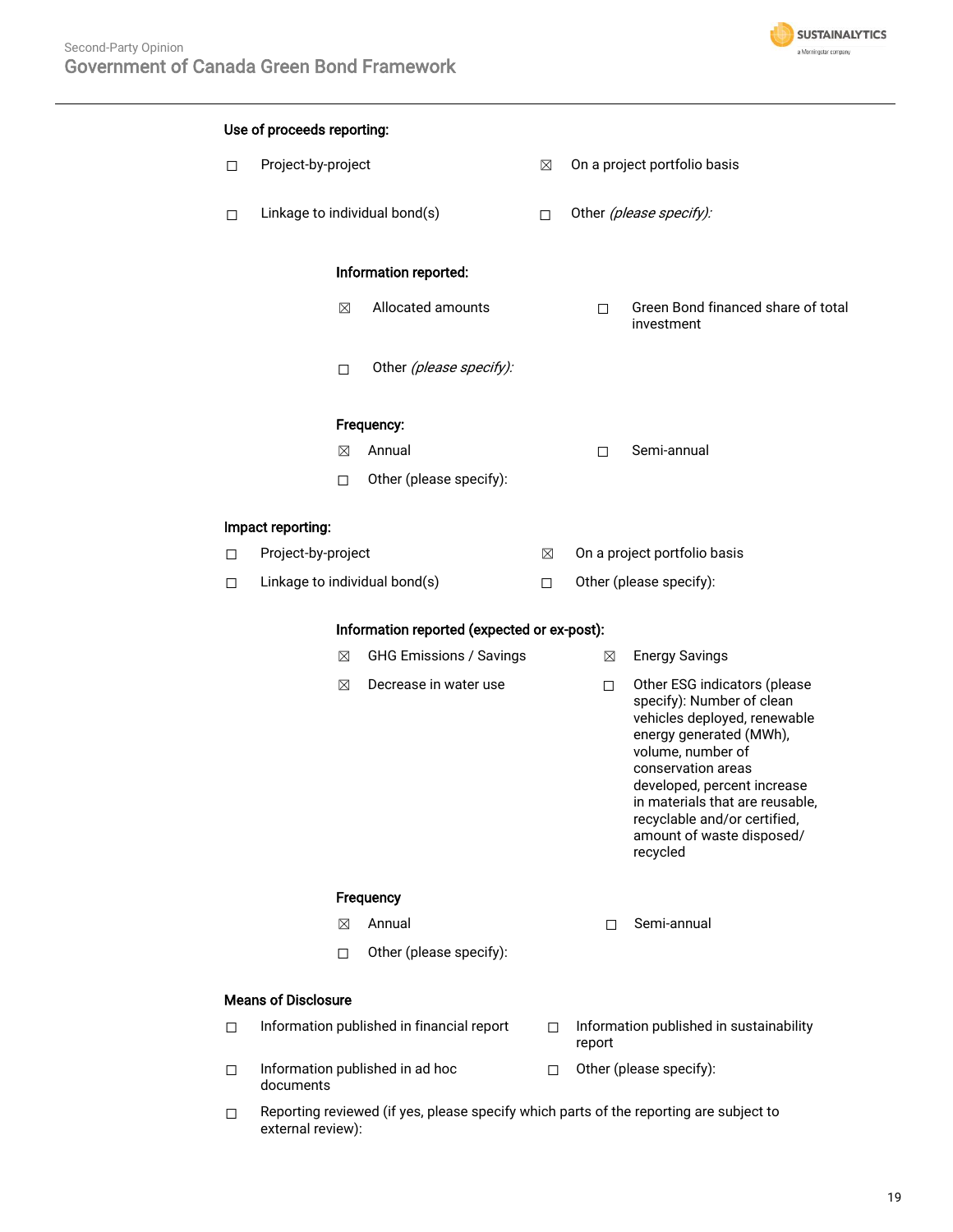

Where appropriate, please specify name and date of publication in the useful links section.

USEFUL LINKS (e.g. to review provider methodology or credentials, to issuer's documentation, etc.)

## SPECIFY OTHER EXTERNAL REVIEWS AVAILABLE, IF APPROPRIATE

#### Type(s) of Review provided:

- □ Consultancy (incl. 2<sup>nd</sup> opinion) □ Certification
- ☐ Verification / Audit ☐ Rating
- □ Other (please specify):

Review provider(s): Date of publication:

### ABOUT ROLE(S) OF INDEPENDENT REVIEW PROVIDERS AS DEFINED BY THE GBP

- i. Second-Party Opinion: An institution with environmental expertise, that is independent from the issuer may issue a Second-Party Opinion. The institution should be independent from the issuer's adviser for its Green Bond framework, or appropriate procedures, such as information barriers, will have been implemented within the institution to ensure the independence of the Second-Party Opinion. It normally entails an assessment of the alignment with the Green Bond Principles. In particular, it can include an assessment of the issuer's overarching objectives, strategy, policy and/or processes relating to environmental sustainability, and an evaluation of the environmental features of the type of projects intended for the Use of Proceeds.
- ii. Verification: An issuer can obtain independent verification against a designated set of criteria, typically pertaining to business processes and/or environmental criteria. Verification may focus on alignment with internal or external standards or claims made by the issuer. Also, evaluation of the environmentally sustainable features of underlying assets may be termed verification and may reference external criteria. Assurance or attestation regarding an issuer's internal tracking method for use of proceeds, allocation of funds from Green Bond proceeds, statement of environmental impact or alignment of reporting with the GBP, may also be termed verification.
- iii. Certification: An issuer can have its Green Bond or associated Green Bond framework or Use of Proceeds certified against a recognised external green standard or label. A standard or label defines specific criteria, and alignment with such criteria is normally tested by qualified, accredited third parties, which may verify consistency with the certification criteria.
- iv. Green Bond Scoring/Rating: An issuer can have its Green Bond, associated Green Bond framework or a key feature such as Use of Proceeds evaluated or assessed by qualified third parties, such as specialised research providers or rating agencies, according to an established scoring/rating methodology. The output may include a focus on environmental performance data, the process relative to the GBP, or another benchmark, such as a 2-degree climate change scenario. Such scoring/rating is distinct from credit ratings, which may nonetheless reflect material environmental risks.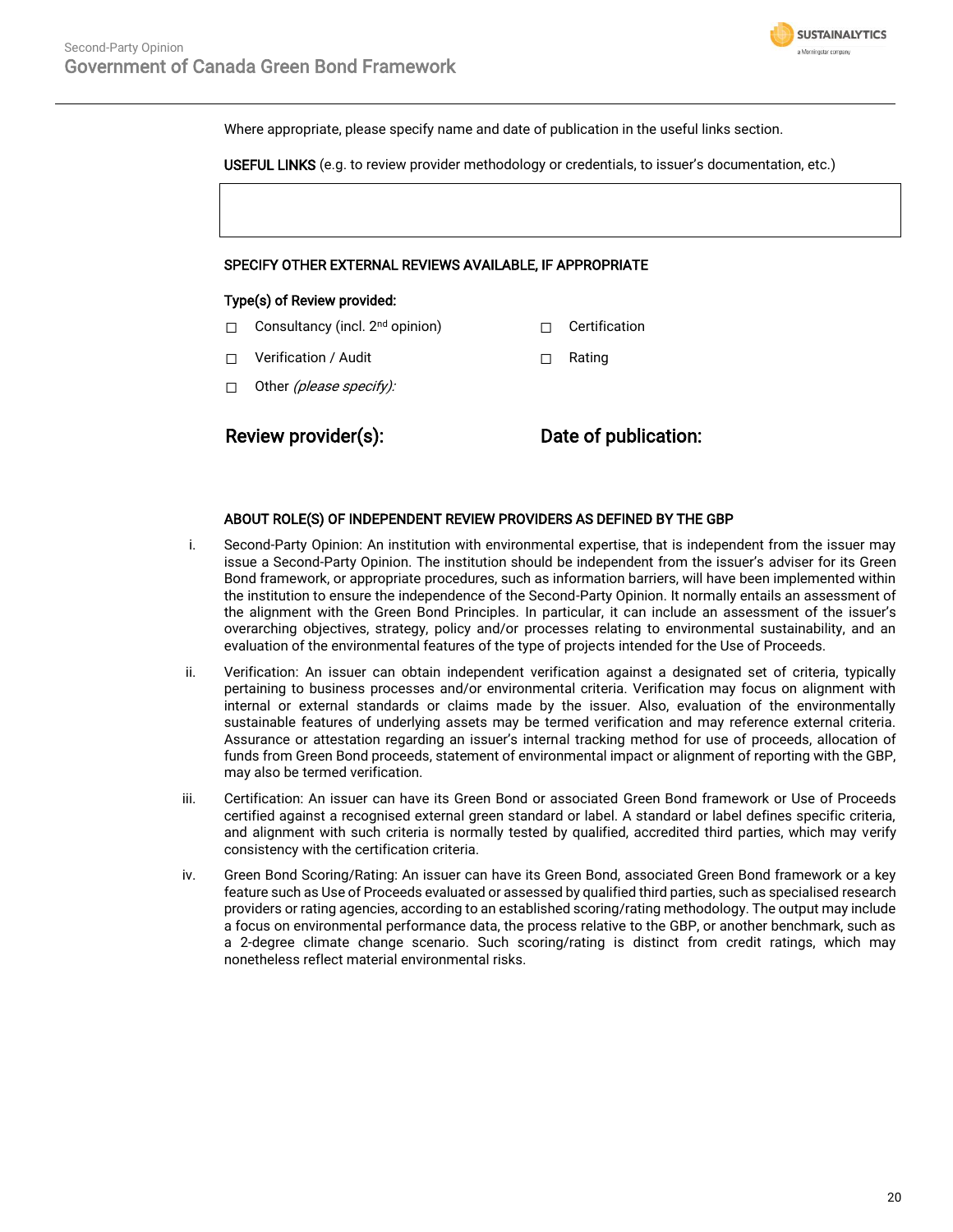

# Disclaimer

# Copyright ©2022 Sustainalytics. All rights reserved.

The information, methodologies and opinions contained or reflected herein are proprietary of Sustainalytics and/or its third party suppliers (Third Party Data), and may be made available to third parties only in the form and format disclosed by Sustainalytics, or provided that appropriate citation and acknowledgement is ensured. They are provided for informational purposes only and (1) do not constitute an endorsement of any product or project; (2) do not constitute investment advice, financial advice or a prospectus; (3) cannot be interpreted as an offer or indication to buy or sell securities, to select a project or make any kind of business transactions; (4) do not represent an assessment of the issuer's economic performance, financial obligations nor of its creditworthiness; (5) have not and cannot be incorporated into any offering disclosure; and/or cannot be construed as representing the opinion of the Government of Canada.

These are based on information made available by the issuer and therefore are not warranted as to their merchantability, completeness, accuracy, up-to-dateness or fitness for a particular purpose. The information and data are provided "as is" and reflect Sustainalytics` opinion at the date of their elaboration and publication. Sustainalytics accepts no liability for damage arising from the use of the information, data or opinions contained herein, in any manner whatsoever, except where explicitly required by law. Any reference to third party names or Third Party Data is for appropriate acknowledgement of their ownership and does not constitute a sponsorship or endorsement by such owner. A list of our third-party data providers and their respective terms of use is available on our website. For more information, visit [http://www.sustainalytics.com/legal-disclaimers.](http://www.sustainalytics.com/legal-disclaimers)

The issuer is fully responsible for certifying and ensuring the compliance with its commitments, for their implementation and monitoring. In case of discrepancies between the English language and translated versions, the English language version shall prevail.